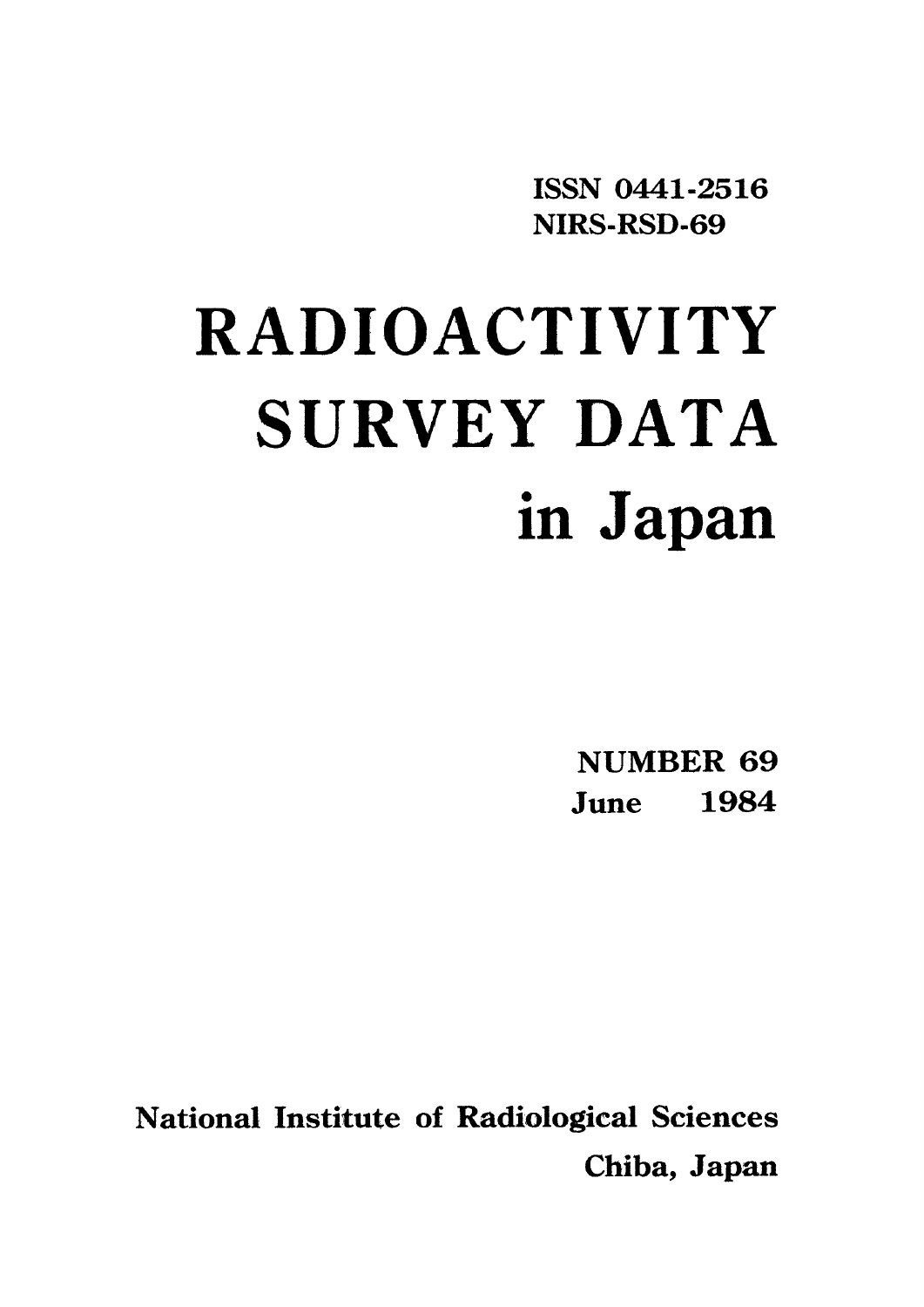# Radioactivity Survey Data in Japan

# Number 69

# June 1984

#### **Contents**

|                |     |                                                             | Page |
|----------------|-----|-------------------------------------------------------------|------|
|                |     | (Japan Chemical Analysis Center)                            |      |
| $\mathbf{1}$ . |     |                                                             |      |
| 2.             |     |                                                             |      |
| 3.             |     |                                                             |      |
| 4.             |     | Determination of stable strontium, calcium and potassium  4 |      |
| 5.             |     |                                                             |      |
| 6.             |     |                                                             |      |
|                | (1) |                                                             |      |
|                |     |                                                             |      |
|                |     | (producing districts)                                       |      |
|                |     |                                                             |      |
|                |     | (consuming districts)                                       |      |
|                |     |                                                             |      |
|                |     | (producing districts for WHO program)                       |      |
|                |     |                                                             |      |
|                |     | (consuming districts)                                       |      |
|                |     |                                                             |      |
|                |     | (producing districts for Domestic program)                  |      |
|                |     |                                                             |      |
|                |     | (powder milk)                                               |      |
|                |     | (4)-1 Strontium-90 and Cesium-137 in Vegetables 18          |      |
|                |     | (producing districts)                                       |      |
|                |     |                                                             |      |
|                |     | (consuming districts)                                       |      |
|                | (5) |                                                             |      |
|                |     | (Japanese tea)                                              |      |
|                | (6) |                                                             |      |
|                | (7) |                                                             |      |
|                | (8) |                                                             |      |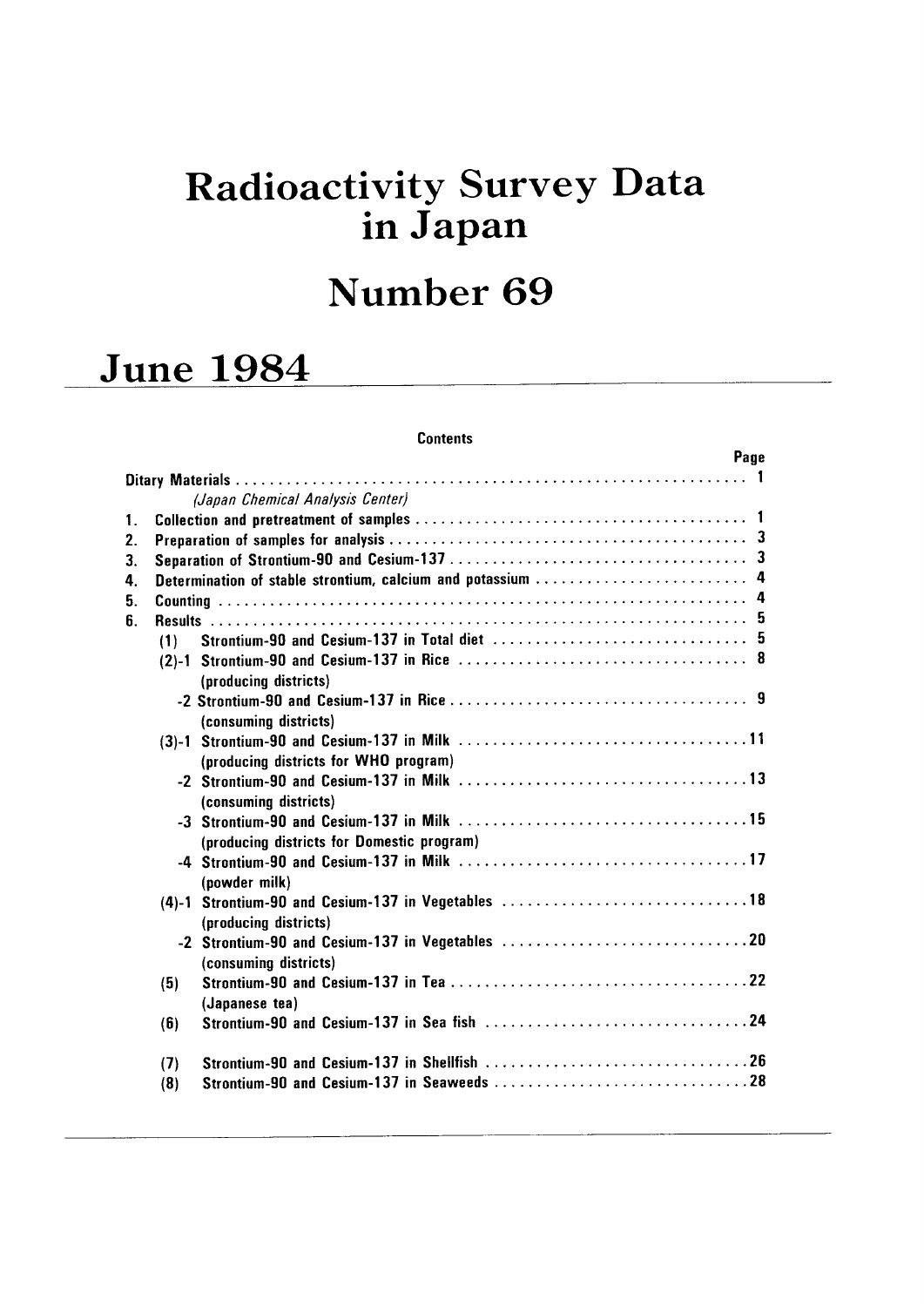Environmental and Dietary Materials\*

#### (Japan Chemical Analysis Center)

- 1. Collection and pretreatment of samples
- (1) Rain and dry fallout

Rain and dry fallout was collected monthly on a sampling tray, approximately 5000  $\text{cm}^2$  in area, which was filled with water to a depth of 1 cm at the beginning of every month.

The sample was filtered after strontium and cesium carriers were added. The tray was washed with  $5\ell$  of distilled water and the washing was combined to the filtrate.

The sample was passed through a cation exchange column (500 m $\ell$  of Dowex 50W X8, 50~100 mesh, Na form) at a rate of 80 m $\ell$ /min.

#### (2) Airborne dust

Airborne dust was collected by an electrostatic precipitator or a filter air sampler for every three months at a rate of more than  $3000 \text{ m}^3$  per month. The sampling was done 1 to 1.5 meters above the ground.

(3) Service water and freshwater

Service water, 100  $\ell$  each, was collected at an intake of the water-treatment plant and at the tap after water was left running for five minutes. Water, to which added carriers of strontium and cesium immediately after sampling, was vigorously stirred and filtered. The subsequent process was the same as that described in the section (1). Freshwater was treated in the same way as the service water.

#### $(4)$ Soil

Soil was collected from the location in the spacious and flat area without past disturbance on the surface caused by duststorms, inflow and outflow due to precipitation, and so on. Any places located under trees in a forest, in a stony area or inside of river banks were avoided. Soil was taken from two layers of different depths,  $0 \sim 5$  cm and  $5 \sim 20$  cm. In the course of airdrying, lumps were crushed by hand, and roots of plants and pebbles were removed. The soil was then passed through a 2 mm sieve to remove small gravels.

#### $(5)$  Sea water

Sea water was collected at the fixed stations where the effect of terrestrial fresh water from rivers was expected to be negligibly small. A special consideration was also given to weather conditions. The sampling was carried out when there was no rainfall for the last few davs. To prevent contamination, water samples were collected at the bow of a sampling boat just before she stood still by scooping surface water using a polyethylene bucket. Immediately after the collection, the samples were acidified to a pH lower than 3 by adding concentrated hydrochloric acid in a ratio of 1 m $\ell$  to 1 $\ell$  of sea water, and then stored in  $20-\ell$  polyethylene containers. The sampling equipments as well as containers were thoroughly rinsed with dilute hydrochloric acid and then with distilled water before use. Two hundred milliliters of sea water was also collected at the same stations for the determination of chlorinity.

#### (6) Sea sediments

Sediment was collected in the same area as that for the sea water sample, taking the following criteria into account:

- $a<sub>1</sub>$ The depth of water exceeds 1 m at low tide.
- No significant sedimental movement is  $h$ . observed in the vicinity of concern.
- Mud, silt and fine sand are preferable. C.

A conventional sediment sampling device was used for collecting the top few centimeters of surface sediment. Approximately 4 kg of the sample in wet weight was spread on a large porcelain dish and dried in an electric oven at 105 to 110°C to a costant weight.

#### (7) Total diet

A full one day ordinary diet including three meals, water, tea and other in-between snacks for five persons was collected as a sample of "total diet". The sample in a large stainless steel pan was carbonized carefully by direct application of gas flame, and was transfered to a porcelain dish and then ashed at  $500\degree$ C in an electric muffle furnace.

#### $(8)$  Rice

Polished rice was collected in producing districts at the harvest and in consuming areas when new crops were first put on sale. The sample was carbonized and ashed in a porcelain dish.

Samples were sent to the Center from 32 contracted prefectures.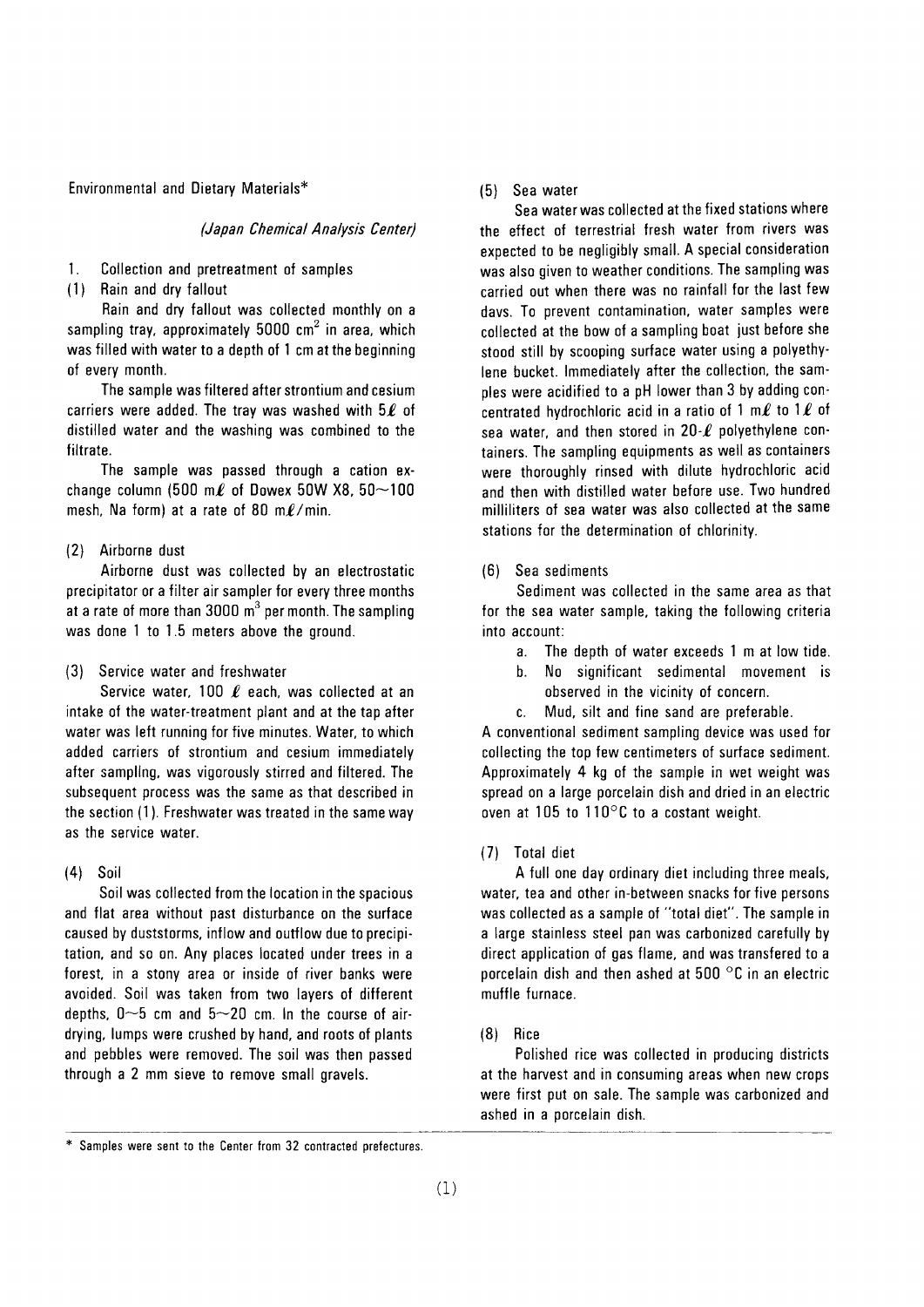#### $(9)$  Milk

Raw milk was collected in producing districts and commercial milk was purchased in consuming districts. Milk in a stainless steel pan or a porcelain dish was evaporated to dryness followed by carbonization and ashing.

#### (10) Vegetables

Spinach and Japanese radish were selected as the representatives for leaf vegetables and for non-starch roots, respectively. After removing soil, the edible part of vegetable sample was dried and carbonized in a stainless ateel pan or a porcelain dish.

#### $(11)$  Tea

Five hundred grams of manufactured green tea was collected, carbonized and ashed in a stainless steel pan or a porcelain dish.

#### (12) Fish, shellfish and seaweeds

a. Sea fish and freshwater fish

Fish was rinsed with water and blotted with a filter paper. Only the edible part was used in case of larger sized fish, and the whole part was used in case of smaller ones. Each sample was weighed and placed in a stainless steel pan or a porcelain dish. After carbonized, the sample was ashed in an electric muffle furnace.

b. Shellfish

Approximately 4 kg of shellfish including the shells was collected or purchased. After removing the shells, it was treated in the same way as that for the sea fish. c. Seaweeds

Edible seaweeds were collected and rinsed with water to remove sand and other adhering matters on the surface. These were removed of excess water, weighed dried and ashed.

Table 1 shows detailes of sample collection.

| Sample                                       | Frequency of sampling                      | Quantity of sample        |
|----------------------------------------------|--------------------------------------------|---------------------------|
| $=$ Environmental materials $=$              |                                            |                           |
| (1) Rain and dry fallout                     |                                            |                           |
| for domestic program                         | monthly                                    |                           |
| for WHO program<br>2                         | monthly                                    |                           |
| (2) Airborne dust                            | quarterly                                  | $>$ 3000 $m^3$ /month     |
| (3) Service water and freshwater             |                                            |                           |
| Service water (sourse water)<br>$\mathbf{L}$ | semiyearly (June and December)             | 100l                      |
| 2<br>Service water (tap water)               | semiyearly (June and December)             | 100l                      |
| 3 Freshwater                                 | yearly (fishing season)                    | 100l                      |
| $(4)$ Soil                                   |                                            |                           |
| $1 - 0 \sim 5 \text{ cm}$                    | yearly (June or July)                      | 4 ka                      |
| 2 $5 - 20$ cm                                | yearly (June or July)                      | 4 kg                      |
| (5) Sea water                                | yearly (July or August)                    | 40l                       |
| (6) Sea sediments                            | yearly (July or August)                    | 4 kg                      |
| $=$ Dietary materials $=$                    |                                            |                           |
| (7) Total diet                               | semiyearly (June, November or<br>December) | daily amount for 5 person |
| $(8)$ Rice                                   |                                            |                           |
| Producing districts<br>$\bf{l}$              | Yearly (harvesting season)                 | 5 kg (polished rice)      |
| 2<br>consuming districts                     | yearly (harvesting season)                 | 5 kg (polished rice)      |
| $(9)$ Milk                                   |                                            |                           |
| producing districts for                      | quarterly (February, May, August and       | 3l                        |
| WHO program                                  | November)                                  |                           |
| 2<br>producing districts for                 | semiyearly (February and August)           | 3l                        |
| domestic program                             |                                            |                           |

Table 1 Details of sample collection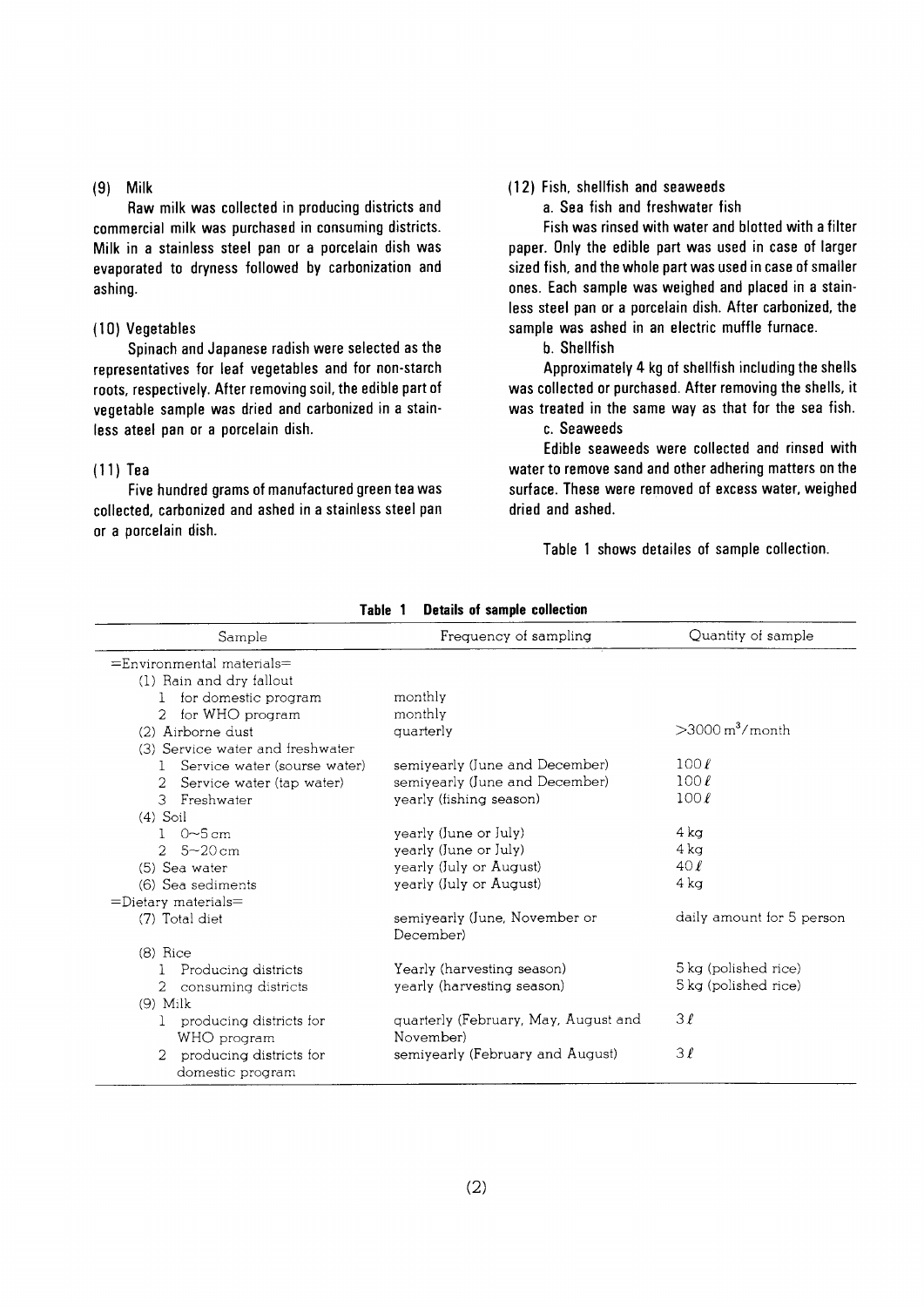|                | Sample                             | Frequency of sampling                | Quantity of sample       |
|----------------|------------------------------------|--------------------------------------|--------------------------|
|                | 3 consuming districts              | semiyearly (February and August)     | 3 l                      |
| $\overline{4}$ | powdered milk                      | semiyearly (April and October)       | $2\sim3$ ka              |
|                | $(10)$ Vegetables                  |                                      |                          |
|                | producing districts                | yearly (hervesting season)           | 4 ka                     |
|                | 2 consuming districts              | yearly (harvesting season)           | $4\,\mathrm{k}\sigma$    |
| $(11)$ Tea     |                                    | yearly (the first harvesting season) | 500 g (manufactured tea) |
|                | (12) Fish, shellfish, and seaweeds |                                      |                          |
|                | Sea fish                           | yearly (fishing season)              | 4 ka                     |
|                | 2 Freshwater fish                  | yearly (fishing season)              | 4 ka                     |
| З              | Shellfish                          | yearly (fishing season)              | $4\,\mathrm{k}\alpha$    |
|                | 4 Seaweeds                         | yearly (fishing season)              | $2\sim3\,\mathrm{kg}$    |

#### $2.$ Preparation of samples for analysis

(1) Rain, service water and freshwater

Strontium and cesium were eluted with hydrochloric acid from the cation exchange column. The residue of rain sample on the filter paper was ashed in an electric muffle furnace and the ash was dissolved in hydrochlbric acid. The insoluble part was filtered and washed. The filtrate and the washings were combined to the previous eluate and used for radiochemical analysis.

#### $(2)$ Soil

Air-dried soil was passed through a 20 mesh sieve. The sieved sample was heated, in the presence of strontium and cesium carriers, together with sodium hydroxide. The sample was then heated with hydrochloric acid and the insoluble part was filtered and washed. The combined solution of the filtrate and washings was used for radiochemical analysis.

#### (3) Sea sedments

After removal of pebbles, shells and other foreign matters, the sediment sample was dried in a hot-air oven and ground finely with a mortar. The sample was passed through a 20 mesh sieve. The further preparation of the sample was the same as that described in the section  $2-(2)$ .

#### $(4)$  Rice

The ashed sample was pulverlized with a porcelain mortar and passed through a 42 mesh sieve. The sieved sample to which both strontium and cesium carriers were added, was digested with hydrochloric acid by heating. After the sample was heated again with nitric acid to dryness, strontium and cesium were extracted with hydrochloric acid and water. The insoluble part was filtered and washed. The filtrate and washings were combined for subsequent radiochemical analysis.

(5) Airborne dust, diet, milk, vegetable, fish and shel-Ifish, seaweeds, tea, and others.

These ashed samples were treated with the same procedure as that described in the section  $2-(4)$ .

- $3.$ Separation of strontiunm-90 and cesium-137
- $(1)$ Strontium-90

Sample solutions, prepared as in the foregoing sections 2-(1) through 2-(5), were neutralized with sodium hydroxide. After sodium carbonate was added, the precipitate of strontium and calcium carbonates was separated. The supernatant solution was retained for cesium-137 determination. The carbonates were dissolved in hydrochloric acid and calcium and strontium were precipitated as oxalates. The precipitate was dissolved in nitric acid and strontium was separated from calcium by successive fuming nitric acid separations. Iron scavenge was made after addition of ferric iron carrier followed by barium chromate separation after addition of barium carrier to remove radium, its daughters and lead. Strontium was recovered as carbonate, and the precipitate was dried and weighed to determine strontium recovery. The strontium carbonate was dissolved in hydrochloric acid and the iron carrier was added. The solution was allowed to stand for two weeks for strontium-90 and yttrium-90 to attain equilibrium. The yttrium-90 was coprecipitated with ferric hydroxide and the precipitate was filtered off, washed and counted.

#### $(2)$  Cesium-137

The supernatant separated from the strontium fraction in the solution was acidified with hydrochloric acid.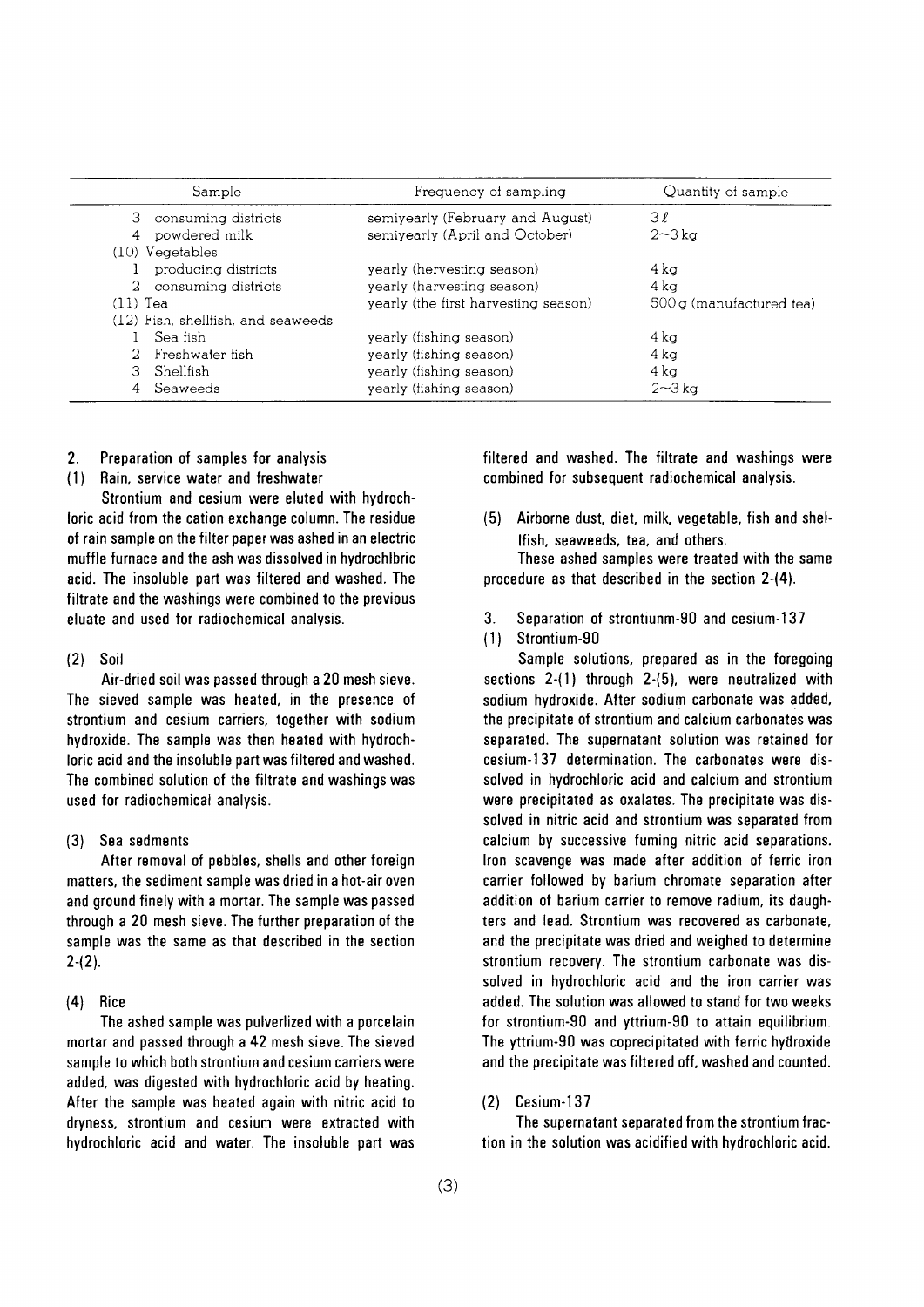While stirring the solution, cesium was adsorbed on ammonium molybdophosphate.

After filtered off and washed with dilute nitric acid, the precipitate was dissolved in 2.5N sodium hydroxide solution. Ammonia was removed completely from the solution by boiling. The solution was adjusted to pH 8.2 with hydrochloric acid and allowed to cool. Molybdenum hydroxide which came out in the solution, was filtered off and washed with water. In such circumstance that contamination by rubidium-87 was not negligible for the measurement of cesium-137, the follwing ion-exchange procedure was applied. A fixed amount of ferric chloride solution was added to the solution dissolved with 2.5N sodium hydroxide. Ammonia and molybdenum hydroxide were removed as described above. Ethylenediaminetetraaceticacid tetrasodium salt was added to the filtrate and washings. Cesium and rubidium were adsorbed on a cation exchange resin. Cesium was separated from rubidium by eluting with hydrochloric acid.

To this eluate or the filtrate and washings after removing molybdenum hydroxide, chloroplatinic acid solution was added to precipitate cesium. The precipitate was filtered onto a tared paper in a demountable filter and washed with water and then ethanol.

After fixing the filter paper on a tared planchette and drving it, the chemical vield of cesium was determined by weighing the precipitate with the planchette. Radioactivity from cesium-137 was measured for this precipitate. 4. Determination of stable strontium, calcium and potassium

A weighed amount of soil or sea sediment was treated under heating with sodium hydroxide and then with hydrochloric acid for extraction. A weighed aliquot of ashed samples of total diet, vegetables, milk, fish, shellfish or seeweeds was digested using hydrochloric acid or nitric acid, hydrofluoric acid being used when necessary. The extract was made up to an appropriate volume with dilute hydrochloric acid. The sample solution was analyzed for calcium by titration with standard potassium permanganate solution after separating calcium as oxalate. Atomic absorption spectroscopy was applied when appropriate. Stable strontium and potassium were determined by atomic absorption and flame emission spectrometry, respectively.

#### 5. Counting

After the radiochemical separation, the mounted precipitates were counted for activity using low background beta counters normally for 60 min. Net sample counting rates were corrected for counter efficeiency, recovery, self-absorption and decay to obtain the content of strontium-90 and cesium-137 radioactivity per sample aliquot. From the results, concentrations of these nuclides in the original samples were calculated.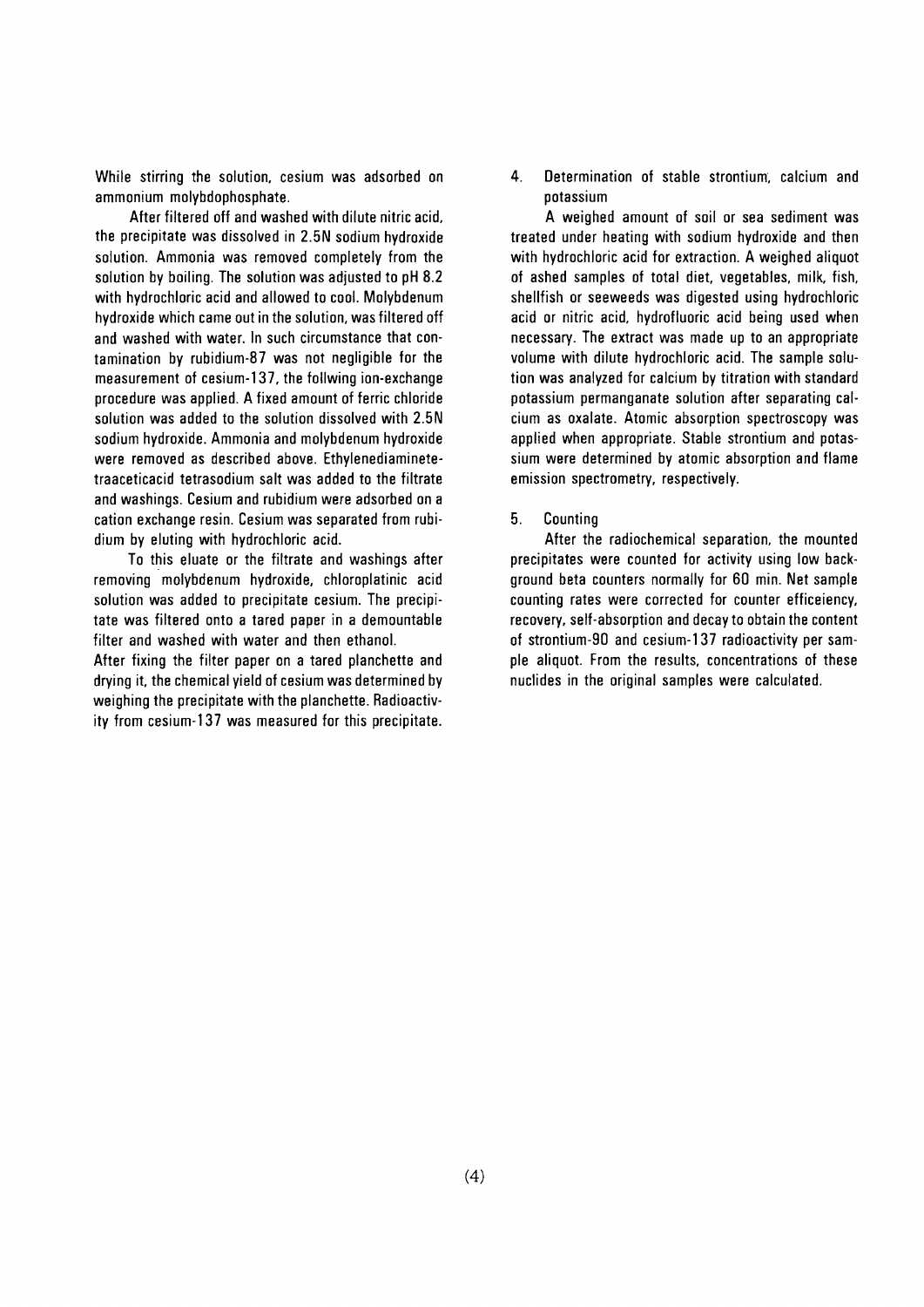#### 6. Results

#### (1) Strontium-90 and Cesium-137 in Total diet (from Oct. 1983 to Jul. 1984)

-continued from No. 67 of this publication-

#### Table (1): Strontium-90 and Cesium-137 in Total diet

| Location                  | Ash                           | Ca                       | k                               | $^{90}Sr$          |                | $^{137}\mathrm{Cs}$                                                      |                |
|---------------------------|-------------------------------|--------------------------|---------------------------------|--------------------|----------------|--------------------------------------------------------------------------|----------------|
|                           | $(q\cdot p^{-1})$<br>$d^{-1}$ | $(mqrp^{-1}$<br>$d^{-1}$ | $(mg \cdot p^{-1})$<br>$d^{-1}$ | $pCi.p^{-1}d^{-1}$ | S.U.           | $p\mathrm{C}\mathrm{i}{\cdot}p^{\text{-}1}{\cdot}\mathrm{d}^{\text{-}1}$ | S.U.           |
| October, 1983             |                               |                          |                                 |                    |                |                                                                          |                |
| Nagasaki, NAGASAKI        | 14.0                          | 509                      | 1650                            | $1.6 \pm 0.26$     | $3.1 \pm 0.51$ | $1.9 + 0.20$                                                             | $1.1 \pm 0.12$ |
| November, 1983            |                               |                          |                                 |                    |                |                                                                          |                |
| Hiratsuka, KANAGAWA       | 16.2                          | 612                      | 2430                            | $2.9 \pm 0.32$     | $4.7 \pm 0.52$ | $2.3 \pm 0.27$                                                           | $1.0 \pm 0.11$ |
| Fukui, FUKUI              | 12.1                          | 696                      | 1270                            | $1.7 \pm 0.24$     | $2.5 \pm 0.34$ | $1.9 \pm 0.22$                                                           | $1.5 \pm 0.17$ |
| Iwami-gun, TOTTORI        | 17.3                          | 409                      | 2180                            | $5.3 \pm 0.42$     | 13.0±1.00      | $3.2 \pm 0.28$                                                           | $1.5 \pm 0.13$ |
| Matsue, SHIMANE           | 22.0                          | 1320                     | 2690                            | $5.0 \pm 0.40$     | $3.8 \pm 0.30$ | $3.4 \pm 0.29$                                                           | $1.3 \pm 0.11$ |
| Dazaifu, FUKUOKA          | 13.7                          | 561                      | 1920                            | $2.9 \pm 0.31$     | $5.2 \pm 0.54$ | $2.8 \pm 0.23$                                                           | $1.5 \pm 0.12$ |
| December, 1983            |                               |                          |                                 |                    |                |                                                                          |                |
| Aomori, AOMORI            | 19.3                          | 516                      | 2150                            | $2.9 \pm 0.38$     | $5.7 \pm 0.74$ | $2.5 \pm 0.30$                                                           | $1.2 \pm 0.14$ |
| Ojika-gun, MIYAGI         | 20.5                          | 598                      | 2760                            | $4.5 \pm 0.40$     | 7.6±0.67       | $2.1 \pm 0.27$                                                           | $0.8 \pm 0.10$ |
| Fukushima, FUKUSHIMA      | 16.6                          | 458                      | 1810                            | $3.0 + 0.35$       | $6.6 \pm 0.77$ | $2.1 \pm 0.28$                                                           | $1.2 \pm 0.16$ |
| Shinjuku, TOKYO           | 15.1                          | 498                      | 1950                            | $3.6 \pm 0.34$     | $7.2 \pm 0.68$ | $2.0 \pm 0.24$                                                           | $1.0 \pm 0.12$ |
| Nagano, NAGANO            | 13.7                          | 431                      | 1820                            | $1.8 + 0.25$       | $4.1 \pm 0.58$ | $1.7 \pm 0.22$                                                           | $0.9 \pm 0.12$ |
| Neyagawa, OSAKA           | 15.3                          | 564                      | 1960                            | $2.6 \pm 0.30$     | $4.7 \pm 0.54$ | $1.4 \pm 0.20$                                                           | $0.7 \pm 0.10$ |
| Hiroshima, HIROSHIMA      | 17.6                          | 2420                     | 1340                            | $1.7 \pm 0.29$     | $0.7 \pm 0.12$ | $1.4 \pm 0.23$                                                           | $1.1 \pm 0.17$ |
| Matsuyama, EHIME          | 14.7                          | 543                      | 2040                            | $2.1 \pm 0.29$     | $3.8 \pm 0.53$ | $1.3 \pm 0.18$                                                           | $0.6 \pm 0.09$ |
| January, 1984             |                               |                          |                                 |                    |                |                                                                          |                |
| Yamagata, YAMAGATA        | 19.0                          | 590                      | 2270                            | $2.7 \pm 0.37$     | $4.6 \pm 0.63$ | $2.9 + 0.32$                                                             | $1.3 \pm 0.14$ |
| Yamaguchi, YAMAGUCHI      | 15.0                          | 444                      | 2200                            | $4.0 \pm 0.36$     | $9.1 \pm 0.81$ | $2.0 \pm 0.22$                                                           | $0.9 \pm 0.10$ |
| February, 1984            |                               |                          |                                 |                    |                |                                                                          |                |
| Naha, OKINAWA             | 12.7                          | 489                      | 1520                            | $2.0 \pm 0.28$     | $4.1 \pm 0.57$ | $0.9 + 0.19$                                                             | $0.6 \pm 0.13$ |
| May, 1984                 |                               |                          |                                 |                    |                |                                                                          |                |
| Wakayama, WAKAYAMA        | 19.3                          | 515                      | 2140                            | $1.7 \pm 0.35$     | 3.3±0.67       | $2.4 \pm 0.26$                                                           | $1.1 \pm 0.12$ |
| June, 1984                |                               |                          |                                 |                    |                |                                                                          |                |
| Sapporo, HOKKIDO          | 16.5                          | 518                      | 2190                            | 4.6±0.39           | 9.0±0.74       | $3.9 \pm 0.30$                                                           | $1.8 \pm 0.14$ |
| Aomori, AOMORI            | 16.8                          | 492                      | 1850                            | $3.4 \pm 0.35$     | $6.8 \pm 0.72$ | $1.9 + 0.23$                                                             | $1.0 \pm 0.12$ |
| Mito, IBARAGI             | 15.3                          | 468                      | 2150                            | $2.0 \pm 0.29$     | $4.2 \pm 0.62$ | $1.9 + 0.22$                                                             | $0.9 \pm 0.10$ |
| Shinjuku, TOKYO           | 12.3                          | 288                      | 1480                            | $1.9 \pm 0.25$     | $6.6 \pm 0.86$ | $2.9 \pm 0.22$                                                           | $2.0 \pm 0.15$ |
| Hiratsuka, KANAGAWA       | 14.5                          | 437                      | 1740                            | $1.6 \pm 0.30$     | $3.6 \pm 0.68$ | $2.4 \pm 0.26$                                                           | $1.4 \pm 0.15$ |
| Nishikanbara-gun, NIIGATA | 17.8                          | 668                      | 2190                            | $3.2 \pm 0.38$     | $4.8 \pm 0.56$ | $0.9 \pm 0.21$                                                           | $0.4 \pm 0.10$ |
| Kanazawa, ISHIKAWA        | 18.3                          | 836                      | 2340                            | $2.9 \pm 0.40$     | $3.5 \pm 0.48$ | $2.9 \pm 0.30$                                                           | $1.2 \pm 0.13$ |
| Fukui, FUKUI              | 11.8                          | 580                      | 1430                            | $1.0 \pm 0.20$     | $1.8 \pm 0.34$ | $0.9 \pm 0.15$                                                           | $0.6 \pm 0.10$ |
| Nagano, NAGANO            | 16.8                          | 793                      | 2070                            | $1.8 + 0.27$       | $2.3 \pm 0.34$ | $1.5 \pm 0.21$                                                           | $0.7 \pm 0.10$ |
| Nagoya, AICHI             | 16.2                          | 639                      | 2020                            | $3.7 \pm 0.33$     | 5.8±0.52       | $4.7 \pm 0.31$                                                           | $2.3 \pm 0.15$ |
|                           |                               |                          |                                 |                    |                |                                                                          |                |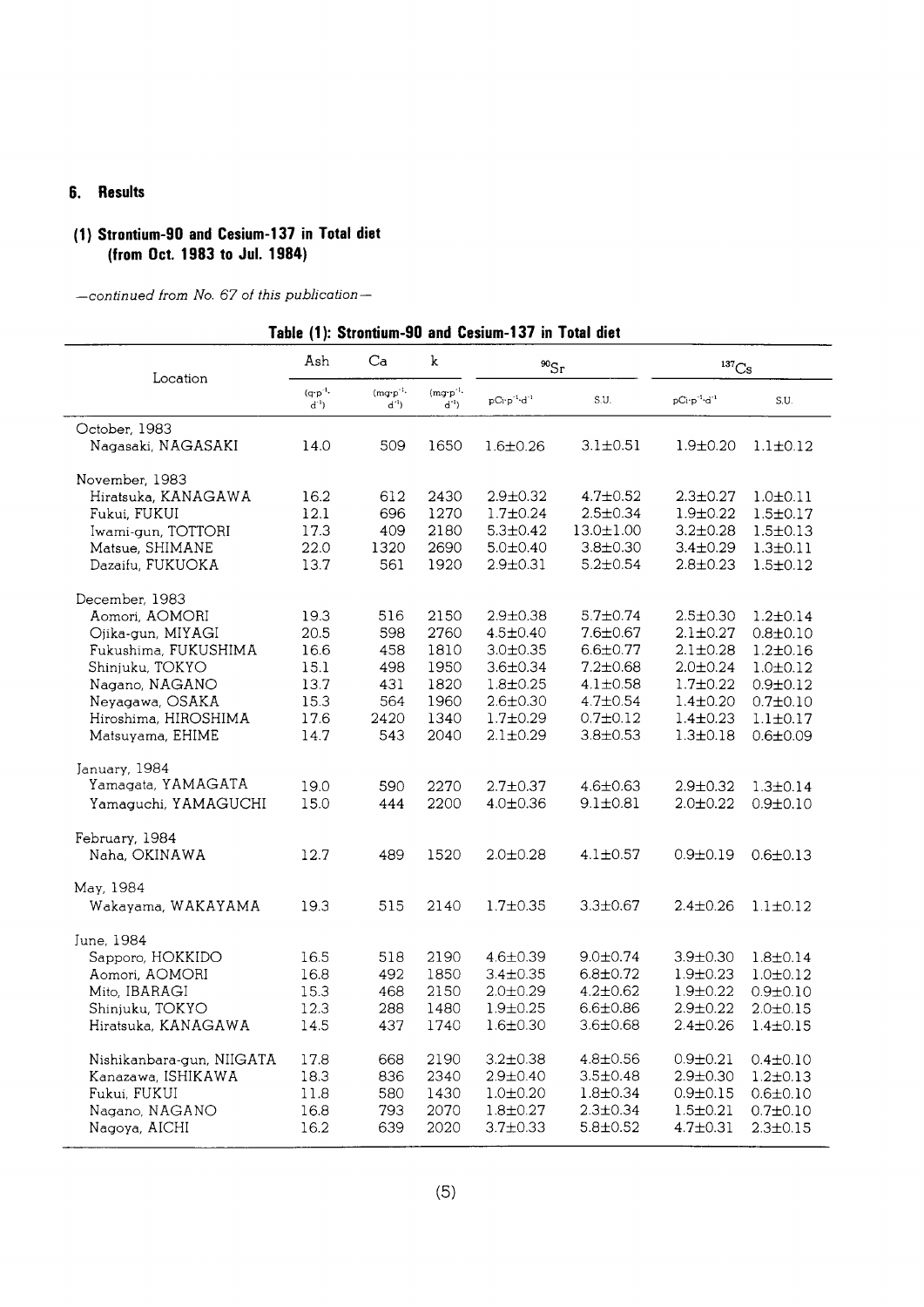|                      | Ash                            | Ca                                   | k                               | $^{90}Sr$                           |                | ${}^{137}Cs$                         |                |
|----------------------|--------------------------------|--------------------------------------|---------------------------------|-------------------------------------|----------------|--------------------------------------|----------------|
| Location             | $(q \cdot p^{-1})$<br>$d^{-1}$ | $(mq \cdot p^{-1})$<br>$d^{\dagger}$ | $(mq \cdot p^{-1})$<br>$d^{-1}$ | pCi-p <sup>1</sup> -d <sup>-1</sup> | S.U.           | pCi.p <sup>-1</sup> -d <sup>-1</sup> | S.U.           |
| Kyoto, KYOTO         | 18.1                           | 940                                  | 2280                            | $2.7 \pm 0.38$                      | $2.9 \pm 0.40$ | $2.0 \pm 0.27$                       | $0.9 \pm 0.12$ |
| Kakogawa, HYOGO      | 13.1                           | 529                                  | 1770                            | $2.0 \pm 0.25$                      | $3.7 \pm 0.48$ | $1.2 \pm 0.16$                       | $0.7 \pm 0.09$ |
| Iwami-gun, TOTTORI   | 14.1                           | 440                                  | 1790                            | $2.4 \pm 0.30$                      | $5.4 \pm 0.68$ | $1.2 \pm 0.17$                       | $0.7 \pm 0.09$ |
| Okayama, OKAYAMA     | 15.6                           | 443                                  | 1990                            | $1.4 \pm 0.28$                      | $3.2 \pm 0.62$ | $1.2 \pm 0.18$                       | $0.6 \pm 0.09$ |
| Matsuyama, EHIME     | 15.0                           | 468                                  | 2340                            | $1.4 \pm 0.28$                      | $3.0 \pm 0.60$ | $1.3 \pm 0.19$                       | $0.6 \pm 0.08$ |
| Kochi, KOCHI         | 16.1                           | 706                                  | 2060                            | $4.1 \pm 0.36$                      | $5.8 \pm 0.51$ | $2.0 \pm 0.22$                       | $1.0 + 0.11$   |
| Dazaifu, FUKUOKA     | 11.8                           | 468                                  | 1600                            | $1.5 \pm 0.22$                      | $3.3 \pm 0.47$ | $0.9 \pm 0.13$                       | $0.6 \pm 0.08$ |
| Saga, SAGA           | 17.5                           | 945                                  | 2050                            | $2.7 \pm 0.32$                      | $2.8 \pm 0.34$ | $1.6 \pm 0.21$                       | $0.8 \pm 0.10$ |
| Ooguchi, KAGOSHIMA   | 13.4                           | 408                                  | 1890                            | $2.2 \pm 0.29$                      | $5.3 \pm 0.71$ | $3.1 \pm 0.24$                       | $1.7 \pm 0.13$ |
| Naha. OKINAWA        | 13.9                           | 488                                  | 2200                            | $1.7 \pm 0.29$                      | $3.5 \pm 0.59$ | $1.1 \pm 0.16$                       | $0.5 \pm 0.07$ |
| July, 1984           |                                |                                      |                                 |                                     |                |                                      |                |
| Akita, AKITA         | 19.1                           | 624                                  | 2630                            | $5.8 \pm 0.47$                      | $9.3 \pm 0.76$ | $19.0 \pm 0.60$                      | $7.2 \pm 0.24$ |
| Yamagata, YAMAGATA   | 14.7                           | 523                                  | 1830                            | $1.5 \pm 0.26$                      | $3.0 \pm 0.49$ | $0.9 \pm 0.17$                       | $0.5 \pm 0.09$ |
| Fukushima, FUKUSHIMA | 14.3                           | 217                                  | 1330                            | $1.5 \pm 0.30$                      | $7.0 \pm 1.40$ | $0.8 \pm 0.19$                       | $0.6 \pm 0.15$ |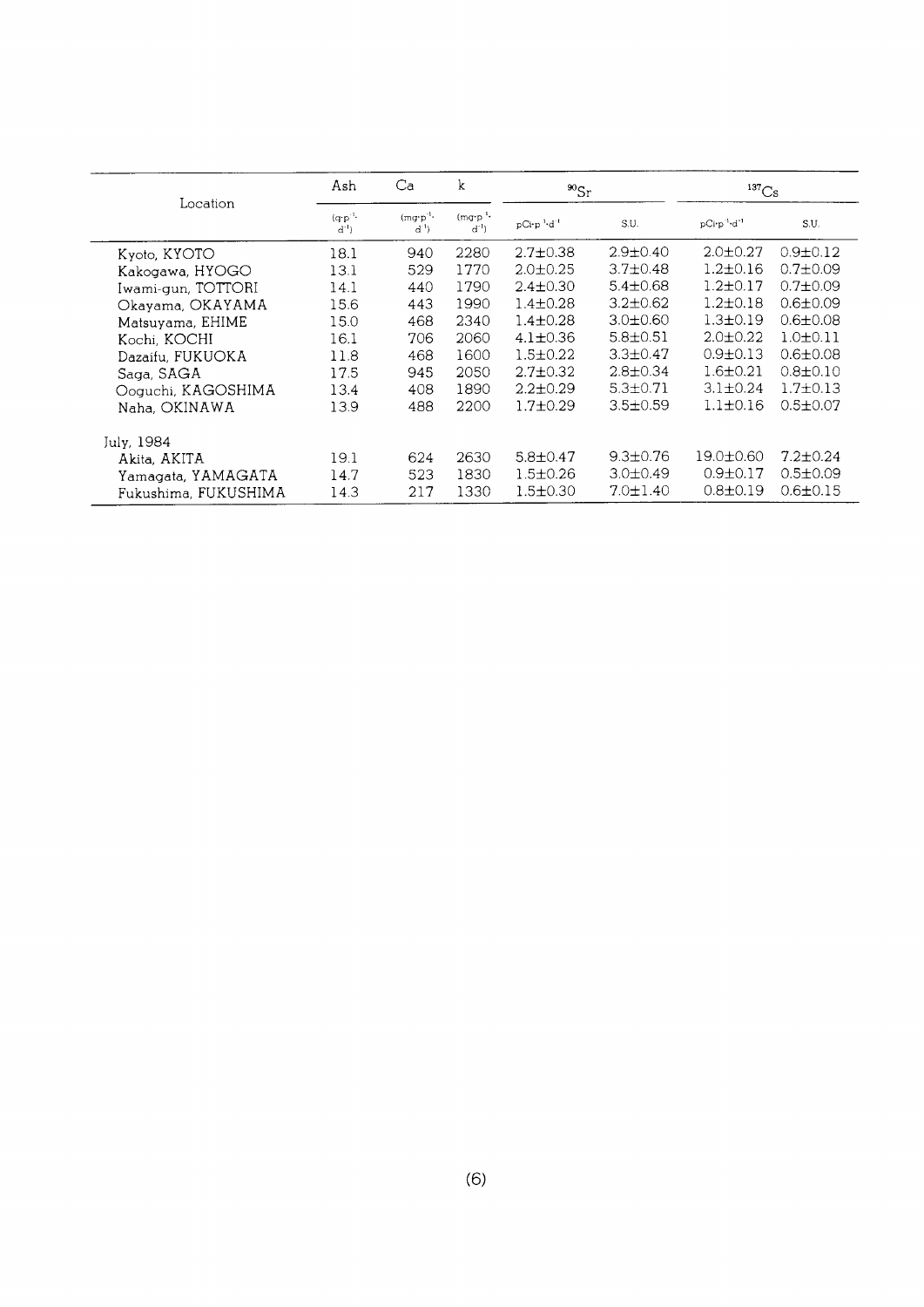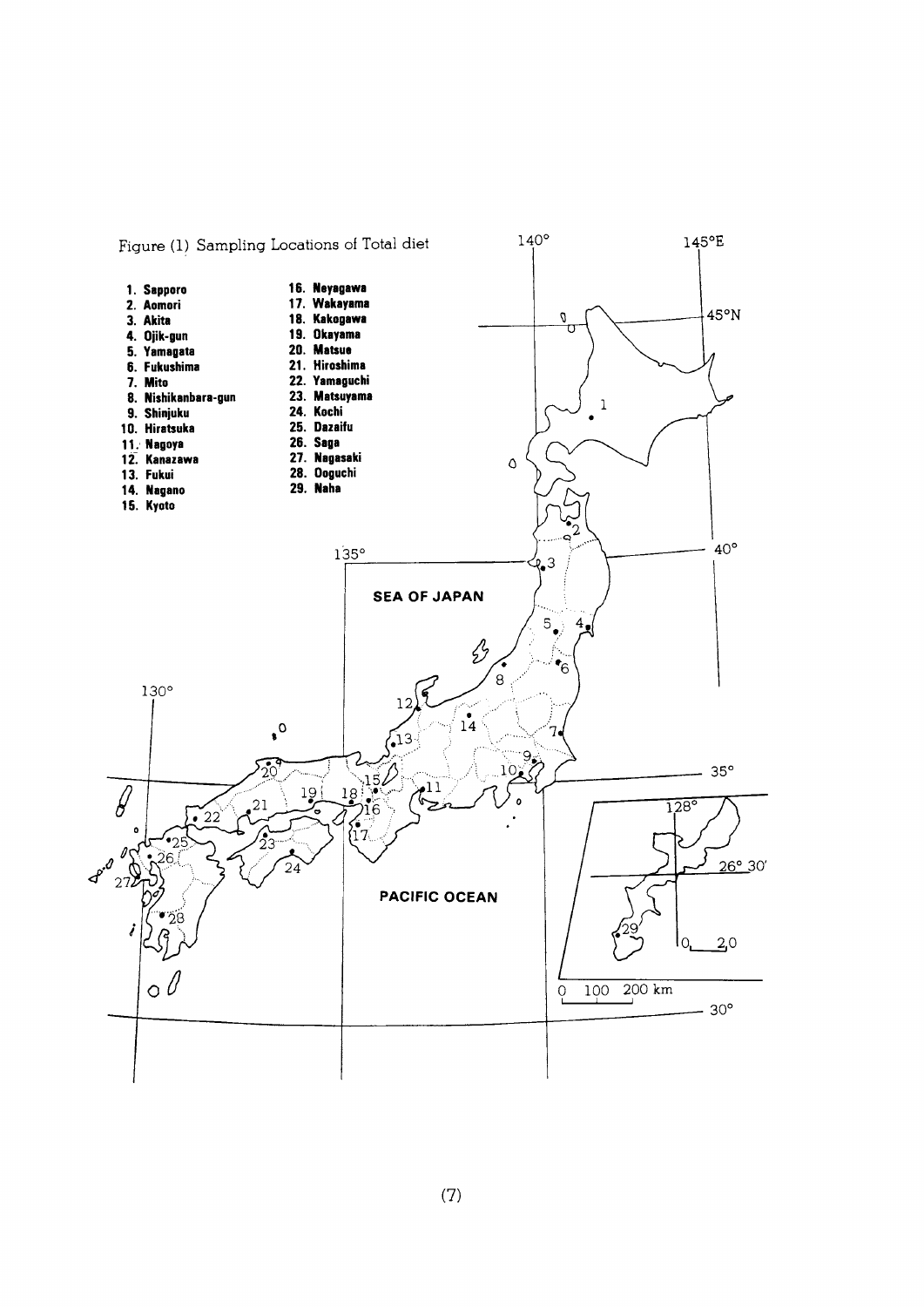#### (2)-1 Strontium-90 and Cesium-137 in Rice (producing districts) (from Nov. 1983 to Jan. 1984)

-continued from NO. 67 of this publication-

| Table (2)-1: Strontium-90 and Cesium-137 in Rice |             |              |             |                 |               |                |                |  |  |  |  |
|--------------------------------------------------|-------------|--------------|-------------|-----------------|---------------|----------------|----------------|--|--|--|--|
| Location                                         | Component   |              |             | $^{90}Sr$       |               | ${}^{137}Cs$   |                |  |  |  |  |
|                                                  | Ash<br>(% ) | Ca<br>(q/Kq) | K<br>(g/Kg) | pCi/Kq          | S.U.          | pCi/Kq         | C.U            |  |  |  |  |
| November, 1983<br>Yamaguchi, YAMAGUCHI           | 0.474       | 0.066        | 0.848       | $0.40 + 0.14$   | $5.0 \pm 2.2$ | $0.3 \pm 0.12$ | $0.4 \pm 0.14$ |  |  |  |  |
| December, 1983<br>Chikushino, FUKUOKA            | 0.505       | 0.063        | 0.883       | $0.01 + 0.13$   | $0.0 + 2.1$   | $0.3 + 0.12$   | $0.3 \pm 0.13$ |  |  |  |  |
| January, 1984<br>Akashi, HYOGO                   | 0.411       | 0.060        | 0.789       | $0.30 \pm 0.14$ | $5.0 \pm 2.4$ | $0.2 + 0.12$   | $0.2 \pm 0.15$ |  |  |  |  |

#### $(8)$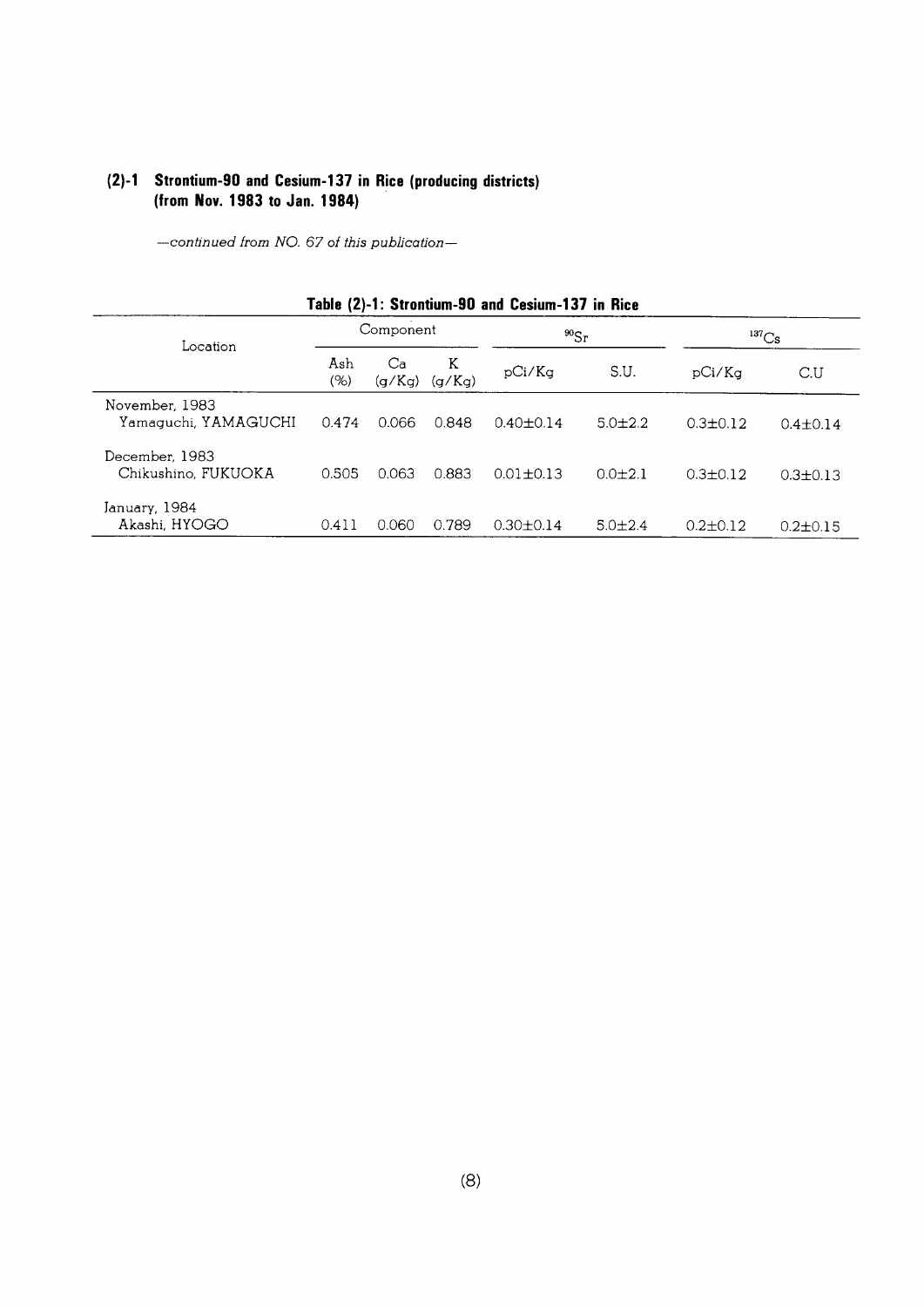#### (2)-2 Strontium-90 and Cesium-137 in Rice (consuming districts) (from Nov. 1983 to Jan. 1984)

-continued from NO. 67 of this publication-

|                                                                                                                          |                                           | Component                                 |                                           | $^{90}Sr$                                                                                   |                                                                                 | $^{137}Cs$                                                                           |                                                                                        |
|--------------------------------------------------------------------------------------------------------------------------|-------------------------------------------|-------------------------------------------|-------------------------------------------|---------------------------------------------------------------------------------------------|---------------------------------------------------------------------------------|--------------------------------------------------------------------------------------|----------------------------------------------------------------------------------------|
| Location                                                                                                                 | Ash<br>(% )                               | Ca<br>(g/Kg)                              | K<br>(q/Kq)                               | pCi/Ka                                                                                      | S.U.                                                                            | pCi/Kg                                                                               | $\overline{C}$ .U                                                                      |
| November, 1983<br>Fukui, FUKUI                                                                                           | 0.452                                     | 0.064                                     | 0.922                                     | $0.70 \pm 0.17$                                                                             | $10.0 \pm 2.7$                                                                  | $0.6 \pm 0.15$                                                                       | $0.7 \pm 0.16$                                                                         |
| December, 1983<br>Tottori, TOTTORI<br>Matsue, SHIMANE<br>Akaiwa-gun, OKAYAMA<br>Kasuga, FUKUOKA<br>Nakagami-gun, OKINAWA | 0.398<br>0.595<br>0.685<br>0.516<br>0.581 | 0.059<br>0.072<br>0.088<br>0.069<br>0.079 | 0.736<br>1.270<br>1.450<br>1.030<br>1.240 | $0.30 \pm 0.14$<br>$0.30 \pm 0.17$<br>$0.40 \pm 0.20$<br>$0.30 \pm 0.15$<br>$0.40 \pm 0.18$ | $4.0 \pm 2.3$<br>$4.0 \pm 2.4$<br>$5.0 \pm 2.2$<br>$5.0 \pm 2.2$<br>$5.0 + 2.3$ | $0.8 \pm 0.14$<br>$0.8 \pm 0.16$<br>$0.0 + 0.19$<br>$1.8 \pm 0.17$<br>$1.0 \pm 0.15$ | $1.1 \pm 0.19$<br>$0.6 \pm 0.13$<br>$0.0 \pm 0.13$<br>$1.7 \pm 0.17$<br>$0.8 \pm 0.12$ |
| January, 1984<br>Hirosaki, AOMORI<br>Kobe, HYOGO<br>Nagasaki, NAGASAKI                                                   | 0.426<br>0.484<br>0.377                   | 0.072<br>0.076<br>0.069                   | 1.030<br>1.010<br>0.742                   | $0.30 \pm 0.13$<br>$0.60 \pm 0.17$<br>$0.10 \pm 0.11$                                       | $4.0 \pm 1.8$<br>$8.0 \pm 2.3$<br>$1.0 \pm 1.5$                                 | $0.6 \pm 0.10$<br>$1.0 \pm 0.13$<br>$1.7 \pm 0.13$                                   | $0.5 \pm 0.10$<br>$1.0 \pm 0.13$<br>$2.3 \pm 0.18$                                     |

#### Table (2)-2: Strontium-90 and Cesium-137 in Rice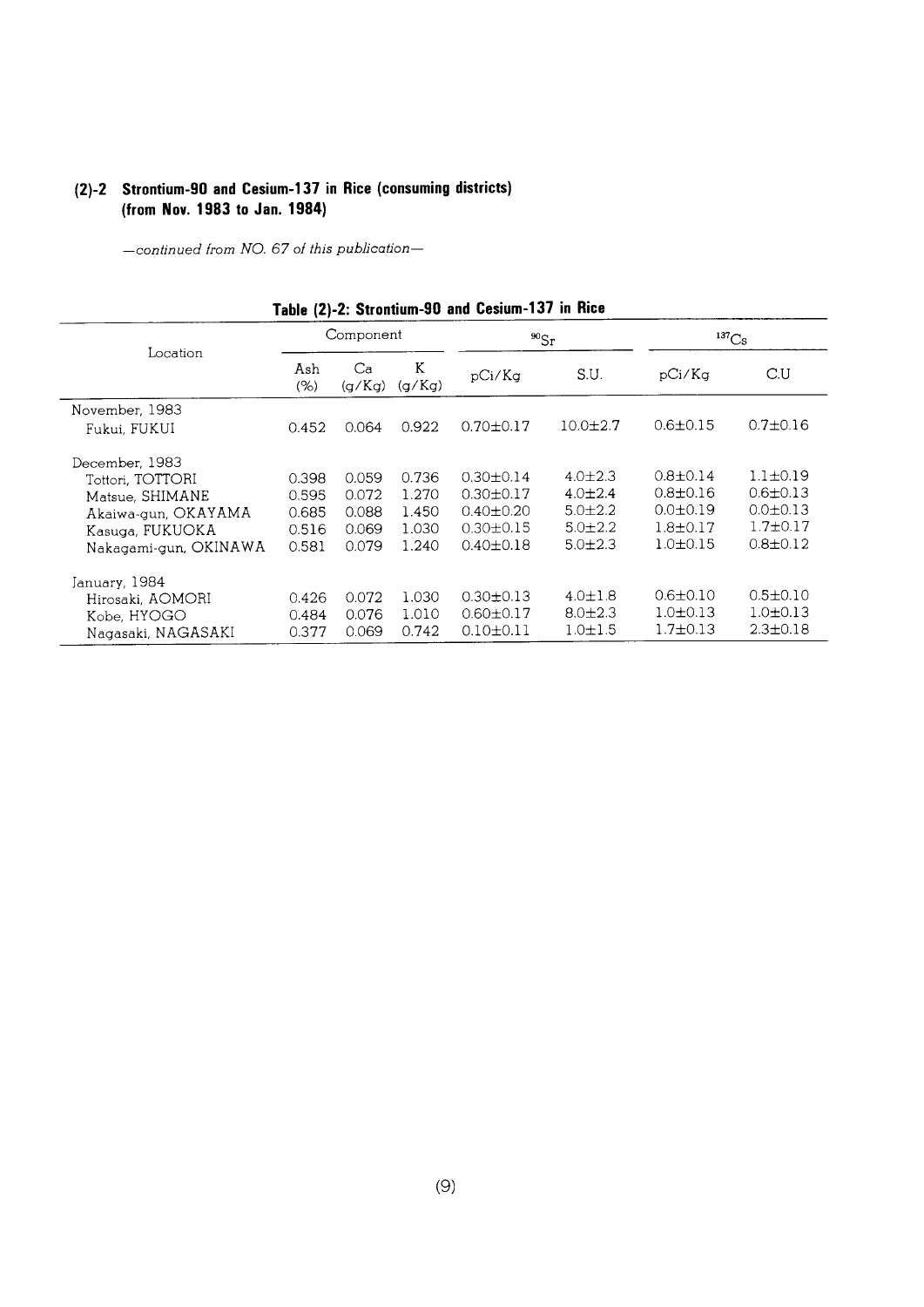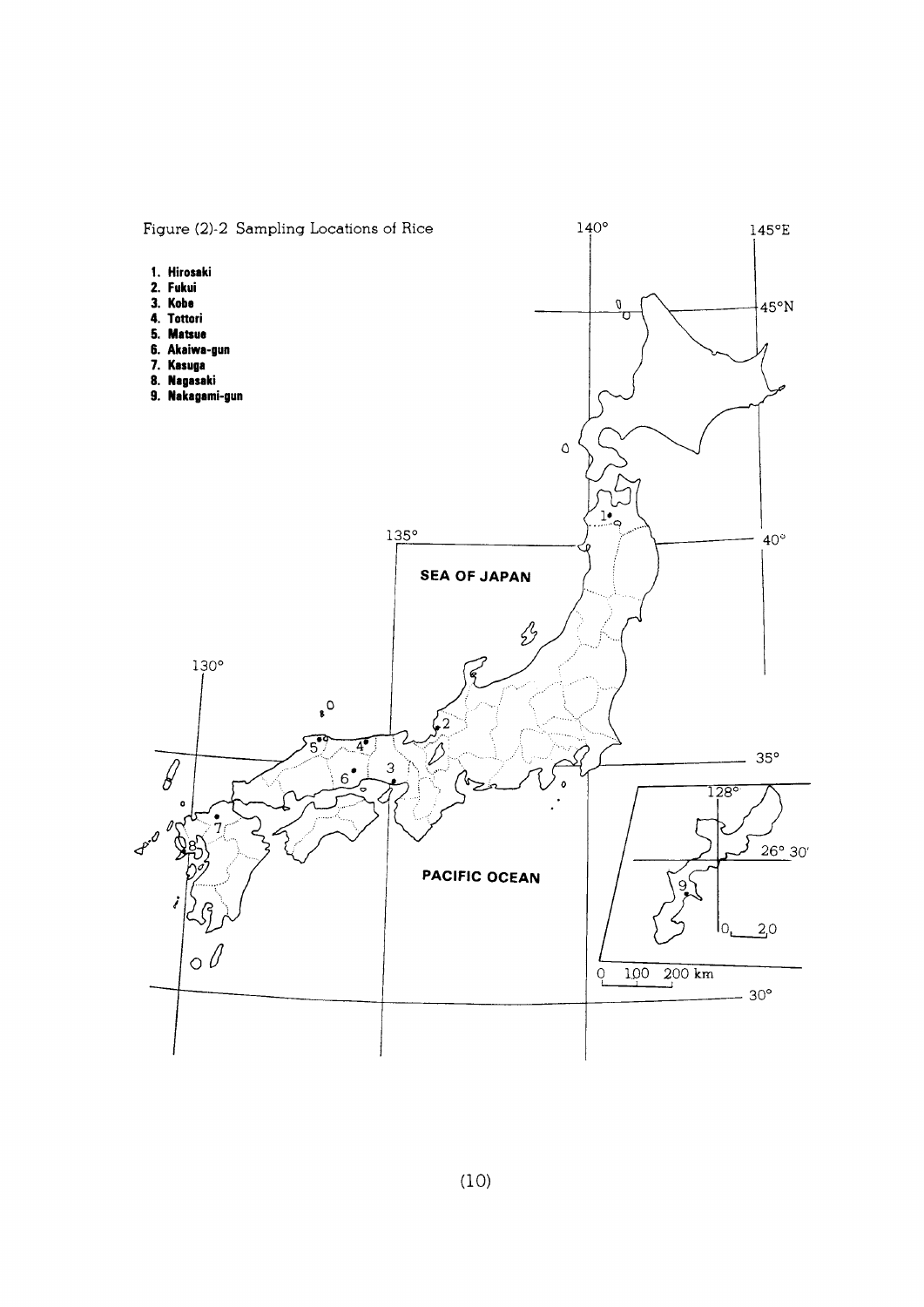# (3)-1 Strontium-90 and Cesium-137 in Milk (producing districts for WHO program) (from Nov. 1983 to Jan. 1984)

| Table (3)-1: Strontium-90 and Cesium-137 in Milk                                                                                      |                                      |                                       |                                      |                                                                                      |                                                                                   |                                                                                   |                                                                                   |  |  |  |  |
|---------------------------------------------------------------------------------------------------------------------------------------|--------------------------------------|---------------------------------------|--------------------------------------|--------------------------------------------------------------------------------------|-----------------------------------------------------------------------------------|-----------------------------------------------------------------------------------|-----------------------------------------------------------------------------------|--|--|--|--|
|                                                                                                                                       |                                      | Component                             |                                      | $^{90}Sr$                                                                            |                                                                                   | $^{137}Cs$                                                                        |                                                                                   |  |  |  |  |
| Location                                                                                                                              | Ash<br>$(g/\ell)$                    | Ca<br>(g/l)                           | K<br>$(g/\ell)$                      | $pCi/\ell$                                                                           | S.U.                                                                              | $pCi/\ell$                                                                        | C.U                                                                               |  |  |  |  |
| November, 1983<br>Kasuya-gun, FUKUOKA                                                                                                 | 7.63                                 | 1.03                                  | 1.36                                 | $1.8 \pm 0.30$                                                                       | $1.7 \pm 0.29$                                                                    | $1.0 \pm 0.21$                                                                    | $0.8 \pm 0.16$                                                                    |  |  |  |  |
| January, 1984<br>Toyono-gun, OSAKA<br>Takada-gun, HIROSHIMA                                                                           | 7.13<br>6.98                         | 1.11<br>1.09                          | 1.47<br>1.52                         | $0.8 \pm 0.20$<br>$1.1 \pm 0.22$                                                     | $0.7 \pm 0.18$<br>$1.0 + 0.20$                                                    | $0.9 + 0.20$<br>$0.8 + 0.20$                                                      | $0.6 \pm 0.13$<br>$0.5 \pm 0.13$                                                  |  |  |  |  |
| February, 1984<br>Sapporo, HOKKAIDO<br>Hachijo-Island, TOKYO<br>Nishikanbara-gun, NIIGATA<br>Katsuyama, FUKUI<br>Yatsuka-gun, SHIMANE | 7.43<br>7.60<br>7.72<br>7.61<br>7.64 | 1.26<br>1.10<br>1.14<br>1.20<br>1.11  | 1.64<br>1.33<br>1.69<br>1.61<br>1.61 | $1.5 \pm 0.23$<br>11.0±0.50<br>$1.3 \pm 0.25$<br>$1.6 \pm 0.27$<br>$1.3 \pm 0.26$    | $1.1 \pm 0.18$<br>10.0±0.50<br>$1.1 \pm 0.22$<br>$1.3 \pm 0.23$<br>$1.2 \pm 0.23$ | $2.4 \pm 0.25$<br>50.0±0.90<br>$1.4 \pm 0.23$<br>$3.2 \pm 0.29$<br>$1.7 \pm 0.19$ | $1.5 \pm 0.15$<br>38.0±0.70<br>$0.8 \pm 0.14$<br>$2.0 \pm 0.18$<br>$1.0 \pm 0.12$ |  |  |  |  |
| Kochi, KOCHI<br>Kasuya-gun, FUKUOKA<br>Aira-gun, KAGOSHIMA                                                                            | 7.28<br>7.40<br>7.42                 | 1.11<br>1.18<br>1.18                  | 1.62<br>1.37<br>1.57                 | $2.0 \pm 0.26$<br>$1.4 \pm 0.27$<br>$0.8 \pm 0.25$                                   | $1.8 \pm 0.24$<br>$1.2 \pm 0.23$<br>$0.7 \pm 0.21$                                | $1.0 \pm 0.21$<br>$1.1 \pm 0.20$<br>$2.0 \pm 0.24$                                | $0.6 \pm 0.13$<br>$0.8 \pm 0.15$<br>$1.3 \pm 0.15$                                |  |  |  |  |
| May, 1984<br>Sapporo, HOKKAIDO<br>Hachijo-Island, TOKYO<br>Katsuyama, FUKUI<br>Toyono-gun, OSAKA<br>Kochi, KOCHI                      | 7.41<br>6.69<br>7.79<br>7.08<br>7.30 | 1.24<br>0.951<br>1.13<br>1.07<br>1.09 | 1.55<br>1.35<br>1.68<br>1.44<br>1.62 | $1.2 \pm 0.24$<br>$4.8 \pm 0.34$<br>$2.1 \pm 0.28$<br>$0.6 + 0.22$<br>$2.5 \pm 0.29$ | $0.9 + 0.20$<br>$5.0 + 0.36$<br>$1.8 + 0.25$<br>$0.6 \pm 0.21$<br>$2.3 \pm 0.26$  | $2.5 \pm 0.24$<br>29.0±0.60<br>$3.1 + 0.28$<br>$0.6 \pm 0.14$<br>$1.2 \pm 0.19$   | $1.6 \pm 0.15$<br>22.0±0.50<br>$1.8 \pm 0.16$<br>$0.4 \pm 0.10$<br>$0.7 \pm 0.12$ |  |  |  |  |
| Munkata-gun, FUKUOKA<br>Aira-gun, KAGOSHIMA                                                                                           | 6.72<br>7.06                         | 1.06<br>1.10                          | 1.41<br>1.60                         | $0.5 \pm 0.21$<br>$1.1 \pm 0.22$                                                     | $0.5 \pm 0.19$<br>$1.0 + 0.20$                                                    | $8.0 \pm 0.34$<br>$1.8 + 0.20$                                                    | $5.6 \pm 0.24$<br>$1.1 \pm 0.12$                                                  |  |  |  |  |
| June, 1984<br>Takada-gun, HIROSHIMA                                                                                                   | 6.14                                 | 0.934                                 | 1.29                                 | $0.2 \pm 0.18$                                                                       | $0.2 \pm 0.20$                                                                    | $0.9 \pm 0.14$                                                                    | $0.7 \pm 0.11$                                                                    |  |  |  |  |

|  |  | hble (3)-1: Strontium-90 and Cesium-137 in Milk |  |  |  |  |  |
|--|--|-------------------------------------------------|--|--|--|--|--|
|--|--|-------------------------------------------------|--|--|--|--|--|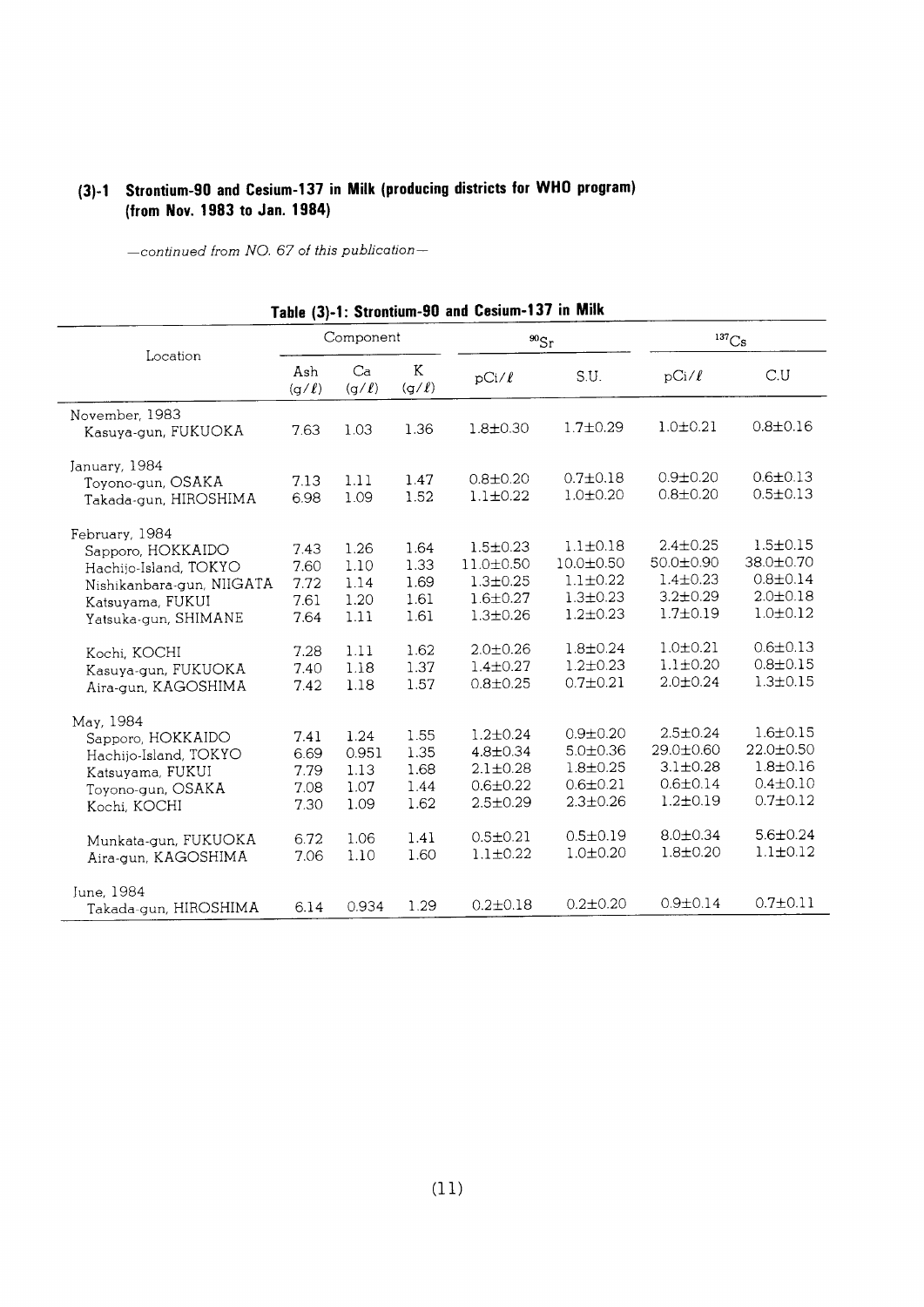

 $(12)$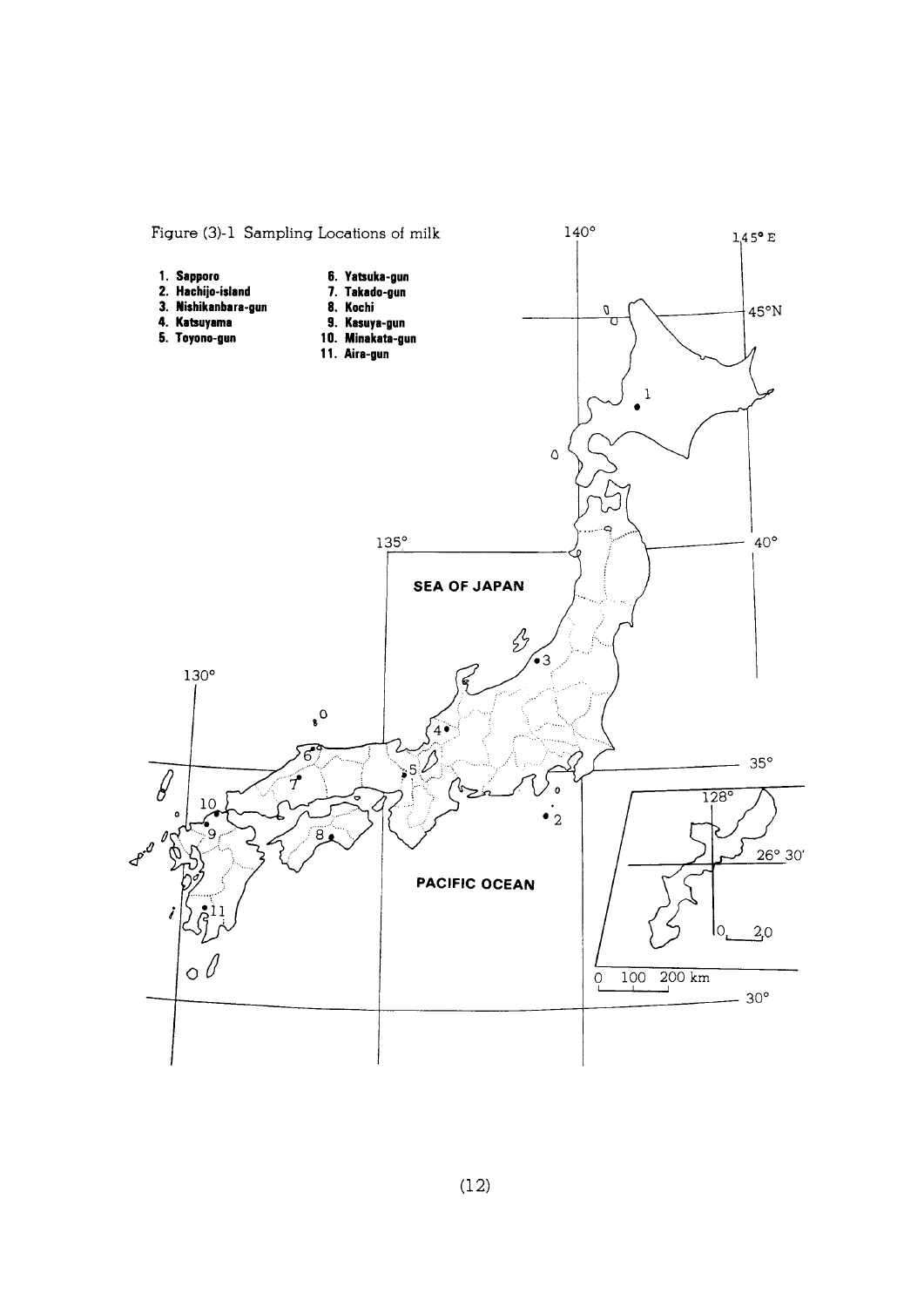## (3)-2 Strontium-90 and Cesium-137 in Mik (producing districts for domestic program) (from Jun. 1983 to Sept. 1983)

-continued from NO. 67 of this publication-

| Location            | Component    |                  |            |                | $^{90}Sr$      | $^{137}Cs$     |                |
|---------------------|--------------|------------------|------------|----------------|----------------|----------------|----------------|
|                     | Ash<br>(g/l) | Ca<br>$(g/\ell)$ | K<br>(g/l) | $pCi/\ell$     | S.U.           | $pCi/\ell$     | C.U            |
| October, 1983       |              |                  |            |                |                |                |                |
| Saga-gun, SAGA      | 7.32         | 1.12             | 1.56       | $0.9 \pm 0.24$ | $0.8 \pm 0.22$ | $1.9 \pm 0.24$ | $1.2 \pm 0.15$ |
| February, 1984      |              |                  |            |                |                |                |                |
| Aomori, AOMORI      | 7.49         | 1.13             | 1.68       | $2.8 \pm 0.30$ | $2.5 + 0.26$   | $1.8 \pm 0.23$ | $1.0 + 0.14$   |
| Mito, IBARAGI       | 7.66         | 1.27             | 1.64       | $1.0 \pm 0.23$ | $0.8 \pm 0.18$ | $0.5 \pm 0.21$ | $0.3 \pm 0.12$ |
| Hakui-gun, ISHIKAWA | 7.69         | 1.25             | 1.60       | $1.3 \pm 0.24$ | $1.1 \pm 0.19$ | $0.2 + 0.19$   | $0.2 \pm 0.12$ |
| Mihara-gun, HYOGO   | 7.18         | 1.15             | 1.57       | $0.7{\pm}0.19$ | $0.6 \pm 0.16$ | $0.5 \pm 0.17$ | $0.3 \pm 0.11$ |
| Matsuyama, EHIME    | 7.62         | 1.17             | 1.50       | $1.3 \pm 0.23$ | $1.1 \pm 0.20$ | $1.3 \pm 0.21$ | $0.8 \pm 0.14$ |

#### Table (3)-2: Strontium-90 and Cesium-137 in Milk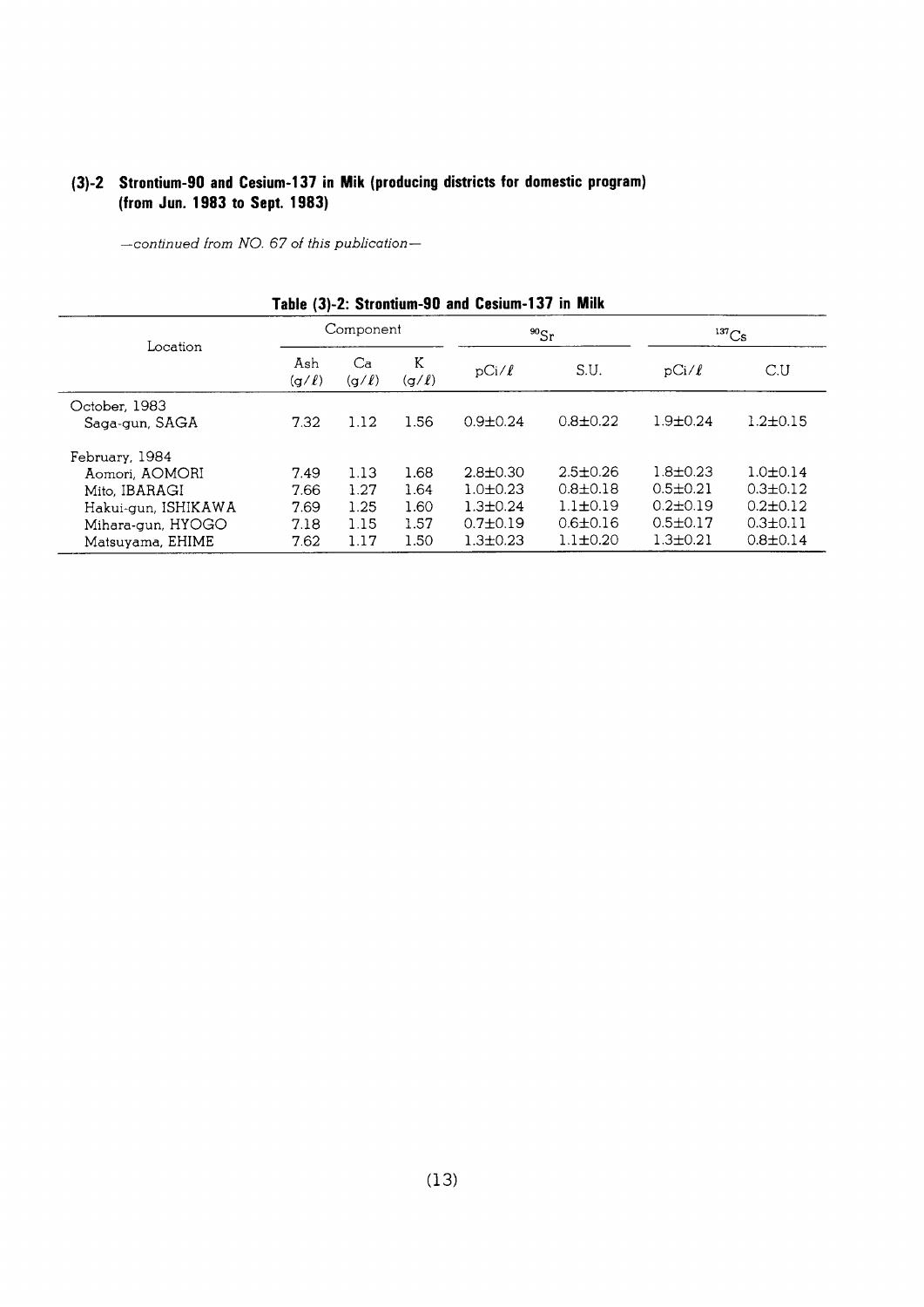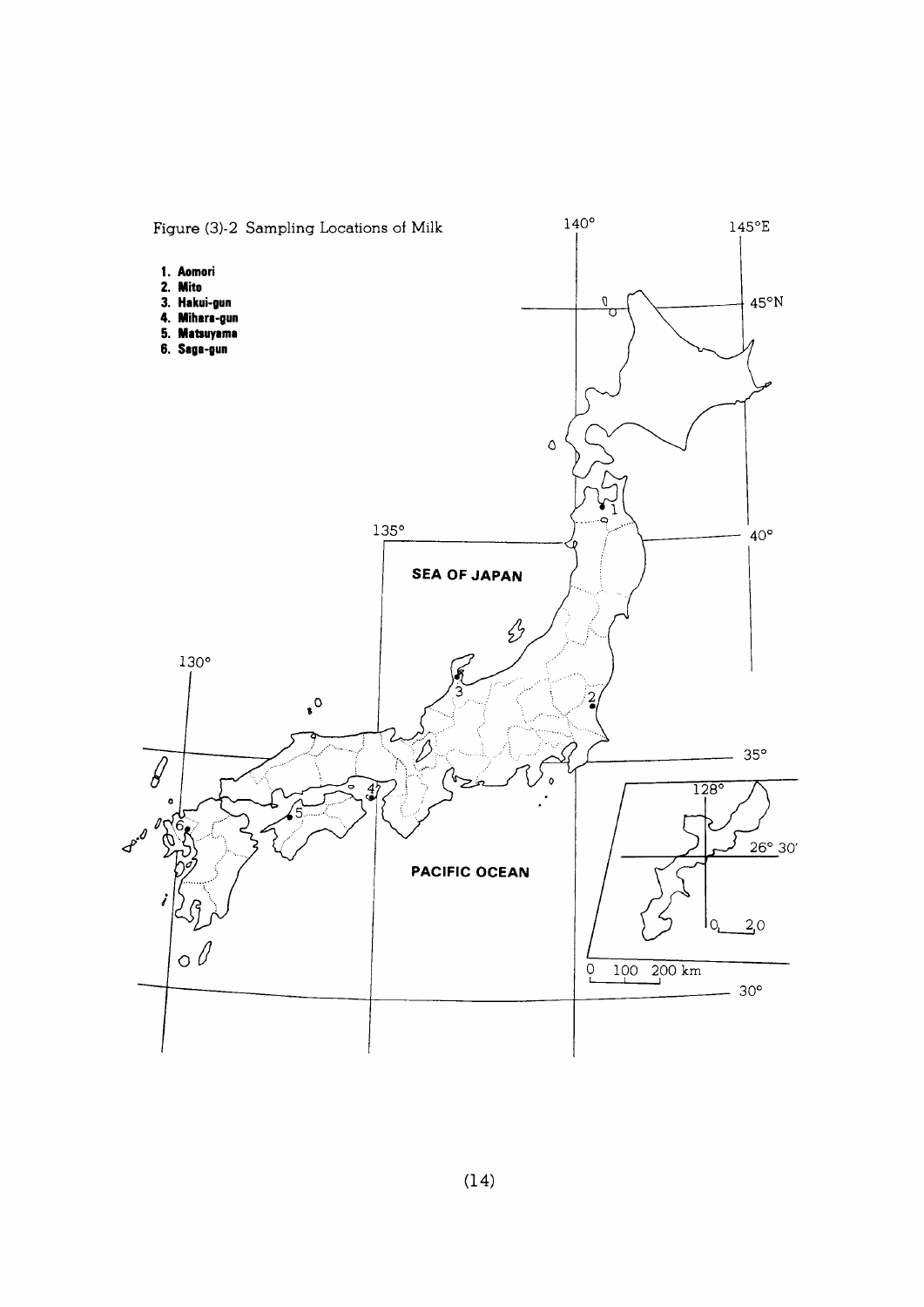#### (3)-3 Strontium-90 and Cesium-137 in Milk (consuming districts) (from May. 1983 to may. 1984)

-continued from NO. 67 of this publication-

|                                                                                                                  |                                      |                                      | TQNIQ (J)"J. JUVRUURI"JV UNU         |                                                                                        |                                                                                        |                                                                                        |                                                                                        |
|------------------------------------------------------------------------------------------------------------------|--------------------------------------|--------------------------------------|--------------------------------------|----------------------------------------------------------------------------------------|----------------------------------------------------------------------------------------|----------------------------------------------------------------------------------------|----------------------------------------------------------------------------------------|
| Location                                                                                                         |                                      | Component                            |                                      |                                                                                        | $^{90}Sr$                                                                              |                                                                                        | $^{137}Cs$                                                                             |
|                                                                                                                  | Ash<br>(g/l)                         | Ca<br>$(g/\ell)$                     | Κ<br>$(g/\ell)$                      | $pCi/\ell$                                                                             | S.U.                                                                                   | $pCi/\ell$                                                                             | C.U                                                                                    |
| May, 1983<br>Fukushima, FUKUSHIMA                                                                                | 7.24                                 | 1.09                                 | 1.55                                 | $2.3 \pm 0.30$                                                                         | $2.1 \pm 0.28$                                                                         | $1.8 \pm 0.27$                                                                         | $1.2 \pm 0.18$                                                                         |
| August, 1983<br>Matsue, SHIMANE                                                                                  | 6.77                                 | 1.02                                 | 1.52                                 | $1.3 \pm 0.22$                                                                         | $1.2 \pm 0.21$                                                                         | $1.0 \pm 0.19$                                                                         | $0.7 \pm 0.12$                                                                         |
| September, 1983<br>Sendai, MIYAGI<br>Wakayama, WAKAYAMA                                                          | 7.33<br>5.53                         | 1.09<br>0.819                        | 1.63<br>1.15                         | $1.1 \pm 0.25$<br>$1.1 \pm 0.17$                                                       | $1.0 \pm 0.23$<br>$1.3 \pm 0.21$                                                       | $1.9 \pm 0.24$<br>$1.4 \pm 0.18$                                                       | $1.2 \pm 0.15$<br>$1.2 \pm 0.16$                                                       |
| October, 1983<br>Kyoto, KYOTO                                                                                    | 7.00                                 | 1.08                                 | 1.53                                 | $1.4 \pm 0.26$                                                                         | $1.3 \pm 0.24$                                                                         | $0.9 \pm 0.21$                                                                         | $0.6 \pm 0.14$                                                                         |
| December, 1983<br>Nakagami-gun, OKINAWA                                                                          | 6.22                                 | 0.987                                | 1.28                                 | $0.5 \pm 0.20$                                                                         | $0.5 \pm 0.21$                                                                         | $0.6 \pm 0.16$                                                                         | $0.4 \pm 0.13$                                                                         |
| January, 1984<br>Akita, AKITA<br>Fukushima, FUKUSHIMA<br>Yokohama, KANAGAWA<br>Osaka, OSAKA<br>Matsue, SHIMANE   | 7.14<br>7.27<br>7.19<br>7.31<br>7.19 | 1.13<br>1.15<br>1.11<br>1.18<br>1.14 | 1.57<br>1.57<br>1.52<br>1.50<br>1.50 | $1.8 \pm 0.25$<br>$1.2 \pm 0.26$<br>$0.8 \pm 0.24$<br>$1.1 \pm 0.24$<br>$1.2 \pm 0.25$ | $1.6 \pm 0.22$<br>$1.1 \pm 0.22$<br>$0.7 \pm 0.22$<br>$1.0 + 0.20$<br>$1.1 \pm 0.22$   | $2.0 \pm 0.24$<br>$2.9 \pm 0.30$<br>$0.8 + 0.17$<br>$1.2 \pm 0.17$<br>$1.5 \pm 0.18$   | $1.3 \pm 0.15$<br>$1.9 + 0.19$<br>$0.6 \pm 0.11$<br>$0.8 \pm 0.11$<br>$1.0 \pm 0.12$   |
| Hiroshima, HIROSHIMA                                                                                             | 6.85                                 | 1.08                                 | 1.47                                 | $0.8 \pm 0.22$                                                                         | $0.7 \pm 0.20$                                                                         | $0.8 \pm 0.20$                                                                         | $0.6 \pm 0.14$                                                                         |
| February, 1984<br>Sapporo, HOKKAIDO<br>Yamagata, YAMAGATA<br>Shinjuku, Tokyo<br>Niigata, NIIGATA<br>Fukui, FUKUI | 7.24<br>7.31<br>7.22<br>7.85<br>7.35 | 1.15<br>1.17<br>1.09<br>1.15<br>1.15 | 1.52<br>1.60<br>1.36<br>1.56<br>1.55 | $1.8 \pm 0.25$<br>$1.0 \pm 0.22$<br>$1.1 \pm 0.23$<br>$1.1 \pm 0.24$<br>$1.1 \pm 0.26$ | $1.5 \pm 0.21$<br>$0.9 \pm 0.19$<br>$1.0 \pm 0.21$<br>$0.9 \pm 0.21$<br>$1.0 \pm 0.23$ | $2.7 \pm 0.25$<br>$0.8 \pm 0.20$<br>$2.4 \pm 0.25$<br>$2.0 \pm 0.26$<br>$1.5 \pm 0.22$ | $1.8 \pm 0.16$<br>$0.5 \pm 0.12$<br>$1.8 + 0.18$<br>$1.3 \pm 0.16$<br>$1.0 \pm 0.14$   |
| Nagano, NAGANO<br>Shizuoka, SHIZUOKA<br>Nagoya, AICHI<br>Wakayama, WAKAYAMA<br>Yonago, TOTTORI                   | 7.18<br>7.10<br>7.13<br>6.41<br>7.35 | 1.15<br>1.08<br>1.15<br>1.05<br>1.20 | 1.51<br>1.51<br>1.46<br>1.32<br>1.51 | $0.9 \pm 0.25$<br>$0.9 \pm 0.21$<br>$1.2 \pm 0.23$<br>$0.7 + 0.20$<br>$1.2 \pm 0.24$   | $0.8 \pm 0.22$<br>$0.8 \pm 0.20$<br>$1.1 \pm 0.20$<br>$0.6{\pm}0.19$<br>$1.0 \pm 0.20$ | $0.7 \pm 0.18$<br>$1.3 \pm 0.18$<br>$0.6 \pm 0.13$<br>$0.3 \pm 0.11$<br>$3.3 + 0.25$   | $0.5 \pm 0.12$<br>$0.8 \pm 0.12$<br>$0.4 \pm 0.09$<br>$0.3 \pm 0.09$<br>$2.2 \pm 0.17$ |
| Okayama, OKAYAMA<br>Yamaguchi, YAMAGUCHI<br>Matsuyama, EHIME<br>Kochi, KOCHI<br>Chikusino, FUKUOKA               | 6.90<br>7.26<br>7.99<br>7.27<br>7.31 | 1.11<br>1.10<br>1.16<br>1.15<br>1.15 | 1.43<br>1.64<br>1.59<br>1.53<br>1.58 | $0.9 + 0.22$<br>$0.8 + 0.21$<br>$1.0 \pm 0.24$<br>$1.3 \pm 0.24$<br>$1.0 + 0.23$       | $0.8 + 0.20$<br>$0.8 + 0.19$<br>$0.9 \pm 0.21$<br>$1.1 \pm 0.20$<br>$0.9 + 0.20$       | $0.7 \pm 0.14$<br>$0.9 + 0.21$<br>$1.0 + 0.21$<br>$1.0 \pm 0.21$<br>$2.1 \pm 0.24$     | $0.5 \pm 0.10$<br>$0.6 \pm 0.13$<br>$0.7 \pm 0.14$<br>$0.6 \pm 0.14$<br>$1.3 + 0.15$   |

Table (3)-3: Strontium-90 and Cesium-137 in Milk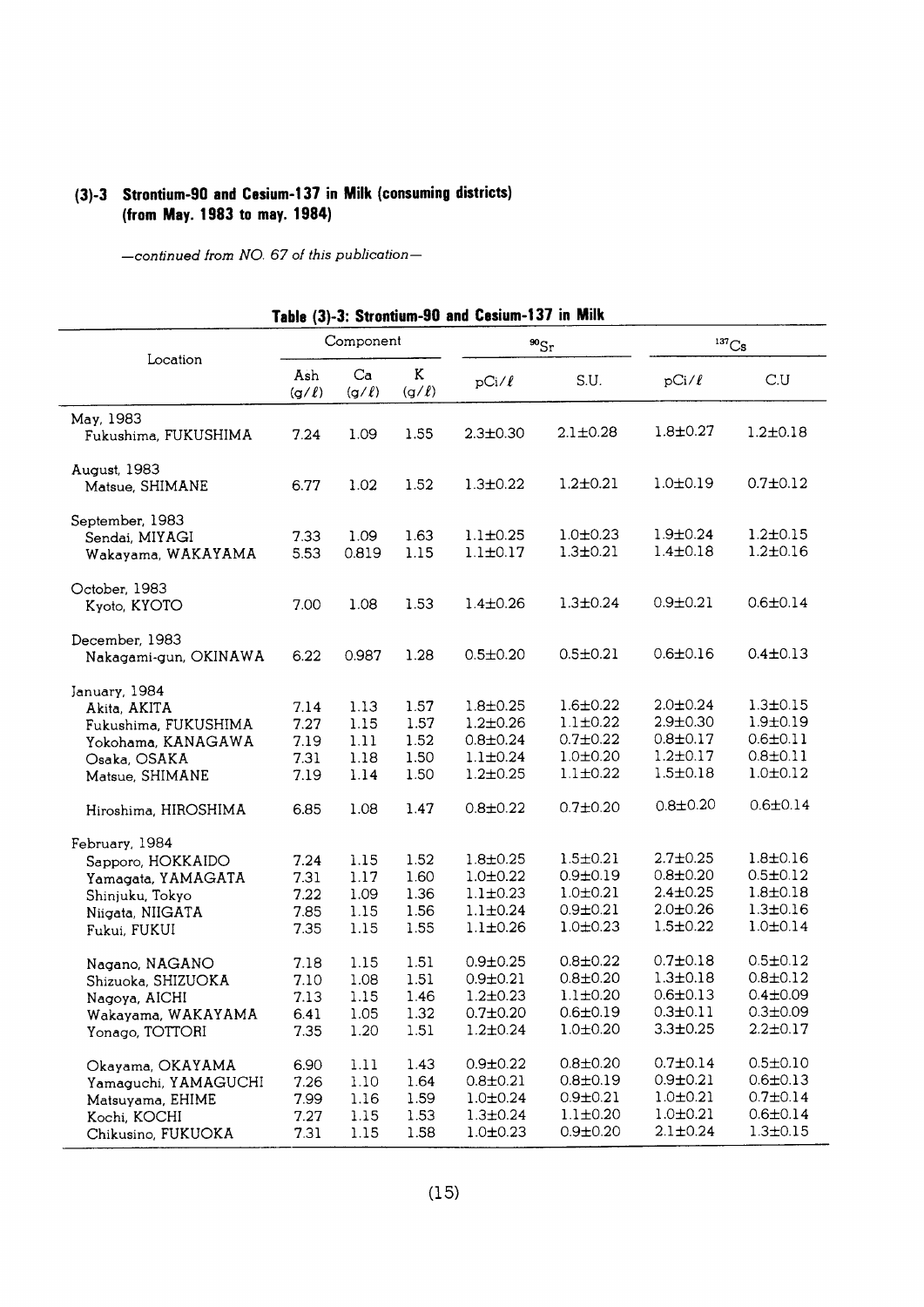| Location           |            | Component    |             |                | $^{90}$ Sr     | $^{137}Cs$     |                |
|--------------------|------------|--------------|-------------|----------------|----------------|----------------|----------------|
|                    | Ash<br>(%) | Ca<br>(q/Kq) | K<br>(q/Kq) | pCi/Kq         | S.U.           | pCi/Ka         | C.U            |
| Nagasaki, Nagasaki | 6.66       | 1.04         | 1.49        | $0.7 \pm 0.20$ | $0.6 \pm 0.19$ | $1.9 + 0.22$   | $1.3 + 0.14$   |
| Kagoshima, KAGOSHI | 7.09       | 1.11         | 1.50        | $0.9 + 0.22$   | $0.8 \pm 0.20$ | $1.9 + 0.23$   | $1.3 \pm 0.15$ |
| May, 1984          |            |              |             |                |                |                |                |
| Sendai, MIYAGI     | 7.51       | 1.08         | 1.59        | $0.6 \pm 0.25$ | $0.5 \pm 0.23$ | $1.1 \pm 0.19$ | $0.7 \pm 0.12$ |
| Kyoto, KYOTO       | 7.10       | 1.06         | 1.51        | $0.9 + 0.23$   | $0.9 \pm 0.22$ | $0.4 \pm 0.15$ | $0.2 \pm 0.10$ |

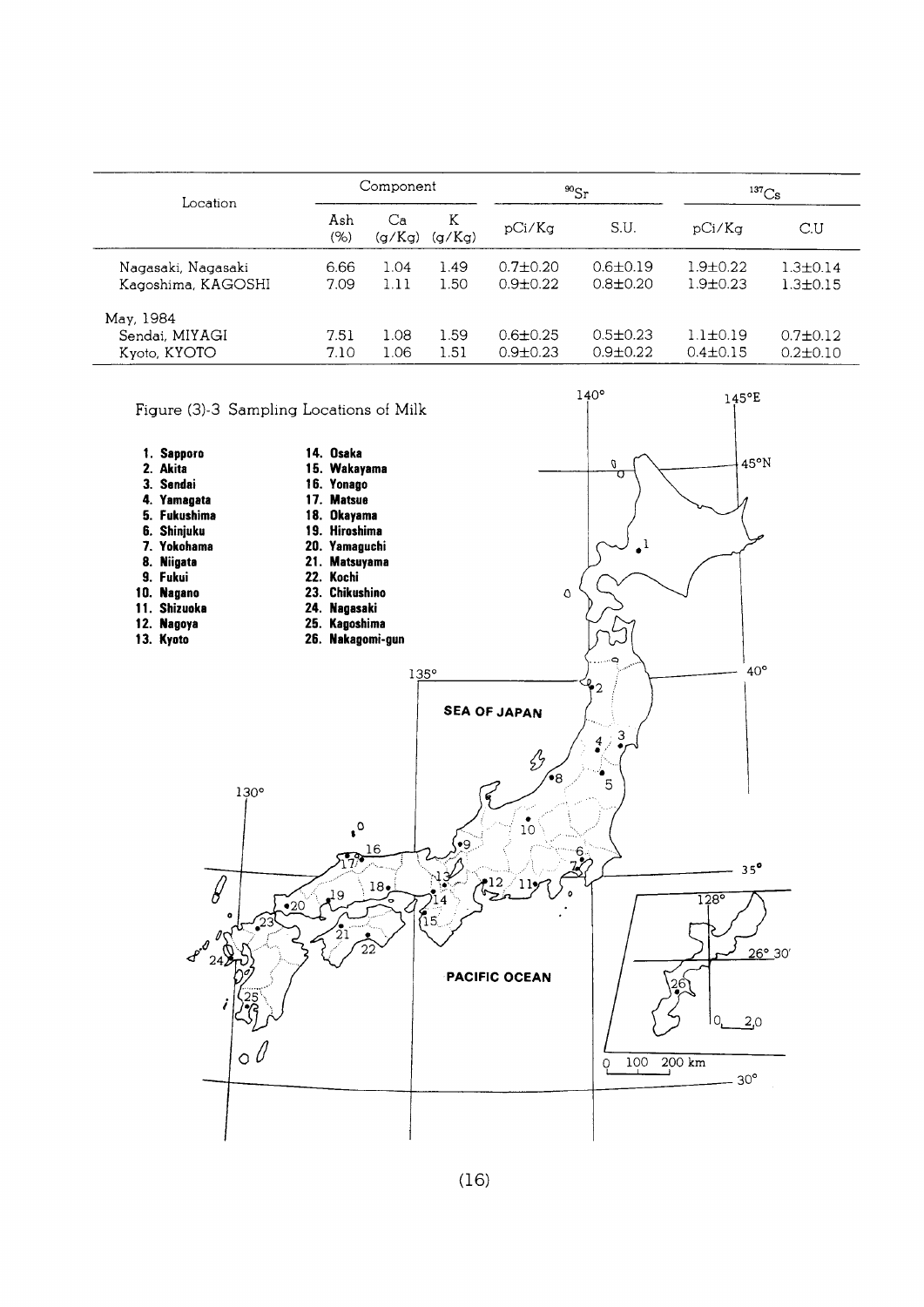## (3)-4 Strontium-90 and Cesium-137 in Milk (Powderd milk)

-continued from NO. 67 of this publication-

| Location    |             | Component    |             | $^{90}Sr$      |                | ${}^{137}Cs$   |                 |
|-------------|-------------|--------------|-------------|----------------|----------------|----------------|-----------------|
|             | Ash<br>(% ) | Ca<br>(g/Kg) | K<br>(q/Kq) | pCi/Kq         | S.U.           | pCi/Ka         | C.U             |
| May, 1984   |             |              |             |                |                |                |                 |
| Yukijirushi | 2.55        | 3.72         | 5.28        | $3.4 \pm 0.39$ | $0.9 \pm 0.11$ | 14.0±0.60      | $2.7 \pm 0.11$  |
| Wakodo      | 2.53        | 3.90         | 5.14        | $2.0 \pm 0.34$ | $0.5 \pm 0.09$ | $5.1 \pm 0.41$ | $1.0 + 0.08$    |
| Meiji       | 2.64        | 4.14         | 5.99        | $5.1 \pm 0.45$ | $1.2 \pm 0.11$ | 17.0±0.70      | $2.8 \pm 0.11$  |
| Morinaga    | 2.47        | 3.61         | 5.43        | $3.2 \pm 0.37$ | $0.9 + 0.10$   | $0.9 + 0.45$   | $1.3 \pm 0.08$  |
| $*$ Meiji   | 8.04        | 12.7         | 17.1        | $36.0 \pm 1.3$ | $2.9 \pm 0.10$ | 190.0±2.0      | $11.0 \pm 0.10$ |
| *Morinaga   | 8.17        | 13.0         | 17.6        | $20.0 \pm 1.0$ | $1.5 \pm 0.08$ | $18.0 \pm 0.8$ | $1.0 \pm 0.05$  |

#### Table (3)-4: Strontium-90 and Cesium-137 in Milk

 $\boldsymbol{*}$ Skim milk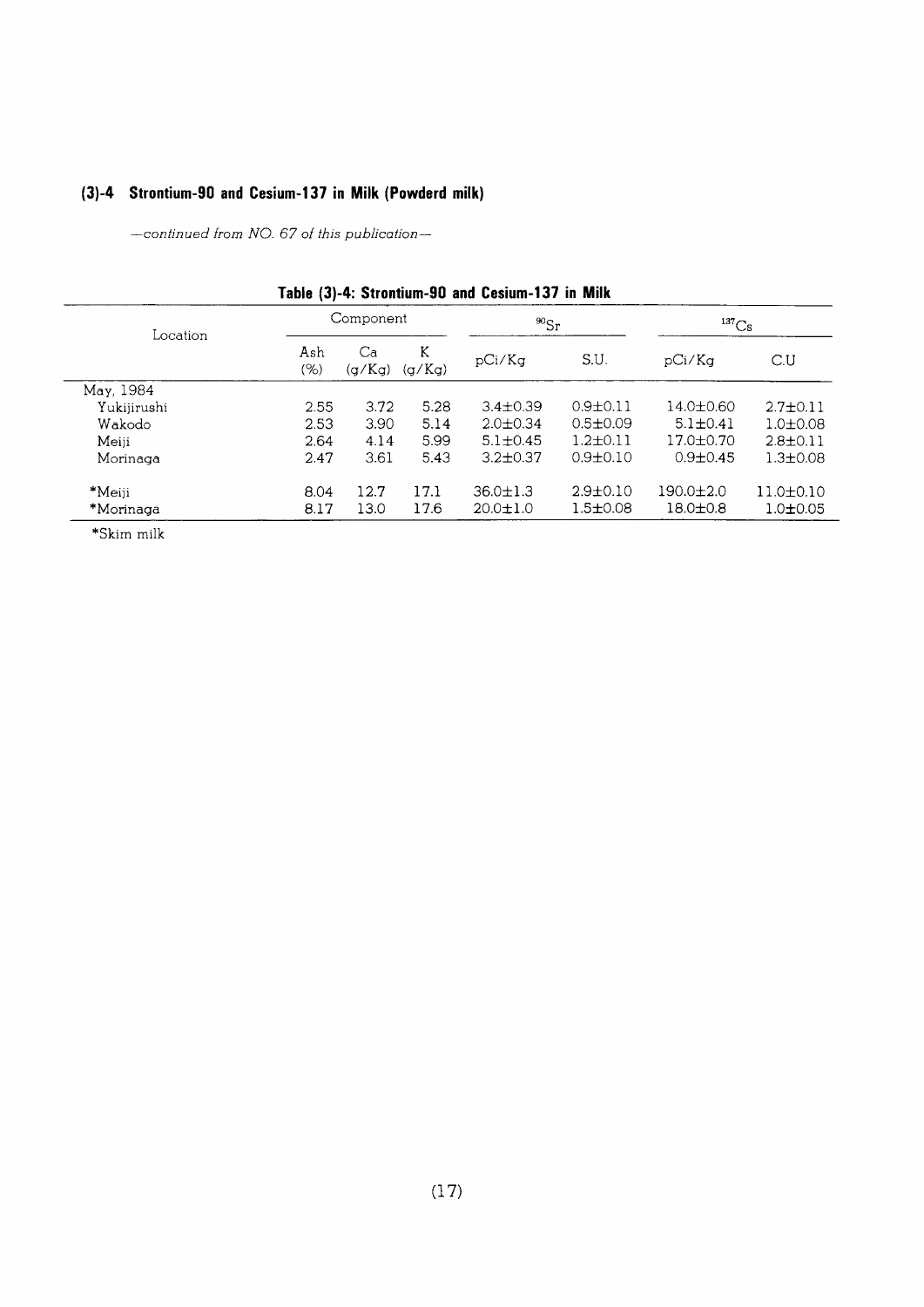## (4)-1 Strontium-90 and Cesium-137 in Vegetables(producing districts) (from Nov. 1983 to Mar. 1984)

|                                                                                 |                         | Component               |                      | $^{90}Sr$                                         |                                                     | $137 \text{Cs}$                                       |                                                       |
|---------------------------------------------------------------------------------|-------------------------|-------------------------|----------------------|---------------------------------------------------|-----------------------------------------------------|-------------------------------------------------------|-------------------------------------------------------|
| Location                                                                        | Ash<br>(% )             | Ca<br>(g/kg)            | K<br>(g/kg)          | pCi/kg                                            | S.U.                                                | pCi/kg                                                | C.U.                                                  |
| (Japanese Radish)                                                               |                         |                         |                      |                                                   |                                                     |                                                       |                                                       |
| November, 1983<br>Sannohe, AOMORI<br>Kasuya-gun, FUKUOKA                        | 0.529<br>0.523          | 0.268<br>0.358          | 2.22<br>2.04         | $7.2 \pm 0.35$<br>$4.3 \pm 0.29$                  | 27.0±1.30<br>$12.0 \pm 0.80$                        | $0.5 \pm 0.14$<br>$0.30 \pm 0.13$                     | $0.20 \pm 0.06$<br>$0.10 \pm 0.06$                    |
| December, 1983<br>Fukushima, FUKUSHIMA<br>Iwami-gun, TOTTORI                    | 0.552<br>0.599          | 0.239<br>0.256          | 2.31<br>2.50         | $3.6 \pm 0.27$<br>$8.8 \pm 0.42$                  | $15.0 \pm 1.10$<br>34.0±1.60                        | $0.3 \pm 0.13$<br>$0.1 \pm 0.10$                      | $0.10 \pm 0.06$<br>$0.05 \pm 0.04$                    |
| January, 1984<br>Takaoka-gun, KOCHI                                             | 0.488                   | 0.329                   | 2.06                 | 19.0±0.60                                         | $59.0 \pm 1.70$                                     | $0.3 \pm 0.10$                                        | $0.10 + 0.05$                                         |
| February, 1984<br>Ootsu-gun, YAMAGUCHI                                          | 0.595                   | 0.411                   | 2.32                 | $9.1 \pm 0.44$                                    | 22.0±1.10                                           | $0.2 \pm 0.14$                                        | $0.10 + 0.06$                                         |
| March, 1984<br>Hiroshima, HIROSHIMA                                             | 0.450                   | 0.234                   | 1.83                 | $2.3 \pm 0.21$                                    | 9.6±0.91                                            | $0.5 \pm 0.12$                                        | $0.30 \pm 0.07$                                       |
| (Spinach)                                                                       |                         |                         |                      |                                                   |                                                     |                                                       |                                                       |
| November, 1983<br>Fukui, FUKUI<br>Kasuya-gun, FUKUOKA<br>Ibusuki-gun, KAGOSHIMA | 2.210<br>1.630<br>2.030 | 0.547<br>0.956<br>0.902 | 9.38<br>6.77<br>7.16 | $12.0 \pm 0.60$<br>$9.0 + 0.54$<br>$5.3 \pm 0.52$ | $22.0 \pm 1.10$<br>$9.5 \pm 0.57$<br>$5.8 \pm 0.58$ | $0.90 \pm 0.27$<br>$0.70 \pm 0.23$<br>$1.60 \pm 0.26$ | $0.10 \pm 0.03$<br>$0.10 \pm 0.03$<br>$0.20 \pm 0.04$ |
| December, 1983<br>Fukushima, FUKUSHIMA                                          | 1.800                   | 0.609                   | 7.88                 | $3.1 \pm 0.37$                                    | $5.0 \pm 0.60$                                      | $0.20 \pm 0.15$                                       | $0.02 \pm 0.02$                                       |
| January, 1984<br>Takaoka-gun, KOCHI                                             | 1.940                   | 0.910                   | 6.63                 | 19.0±0.80                                         | $21.0 \pm 0.90$                                     | $0.70 + 0.25$                                         | $0.10 \pm 0.04$                                       |
| February, 1984<br>Akashi, HYOGO<br>Ootsu, YAMAGUCHI                             | 1.750<br>1.570          | 0.880<br>0.594          | 5.10<br>6.60         | $4.2 \pm 0.41$<br>11.0±0.80                       | $4.7 \pm 0.46$<br>$18.0 \pm 1.30$                   | $1.2 \pm 0.20$<br>$0.4 \pm 0.27$                      | $0.20 \pm 0.04$<br>$0.10 \pm 0.04$                    |
| March, 1984<br>Hiroshima, HIROSHIMA                                             | 1.270                   | 0.510                   | 5.07                 | $0.9 \pm 0.30$                                    | $1.8 \pm 0.59$                                      | $0.5 \pm 0.24$                                        | $0.10 \pm 0.05$                                       |
| (Cabbage)                                                                       |                         |                         |                      |                                                   |                                                     |                                                       |                                                       |
| November, 1983<br>Sannohe, AOMORI                                               | 0.584                   | 0.334                   | 2.44                 | $9.2 \pm 0.43$                                    | 28.0±1.30                                           | $0.5 \pm 0.15$                                        | $0.20 \pm 0.06$                                       |
| February, 1984<br>Sennan-gun, OSAKA                                             | 0.698                   | 0.299                   | 2.90                 | $2.2 \pm 0.29$                                    | $7.2 \pm 0.98$                                      | $0.1 \pm 0.18$                                        | $0.03 \pm 0.06$                                       |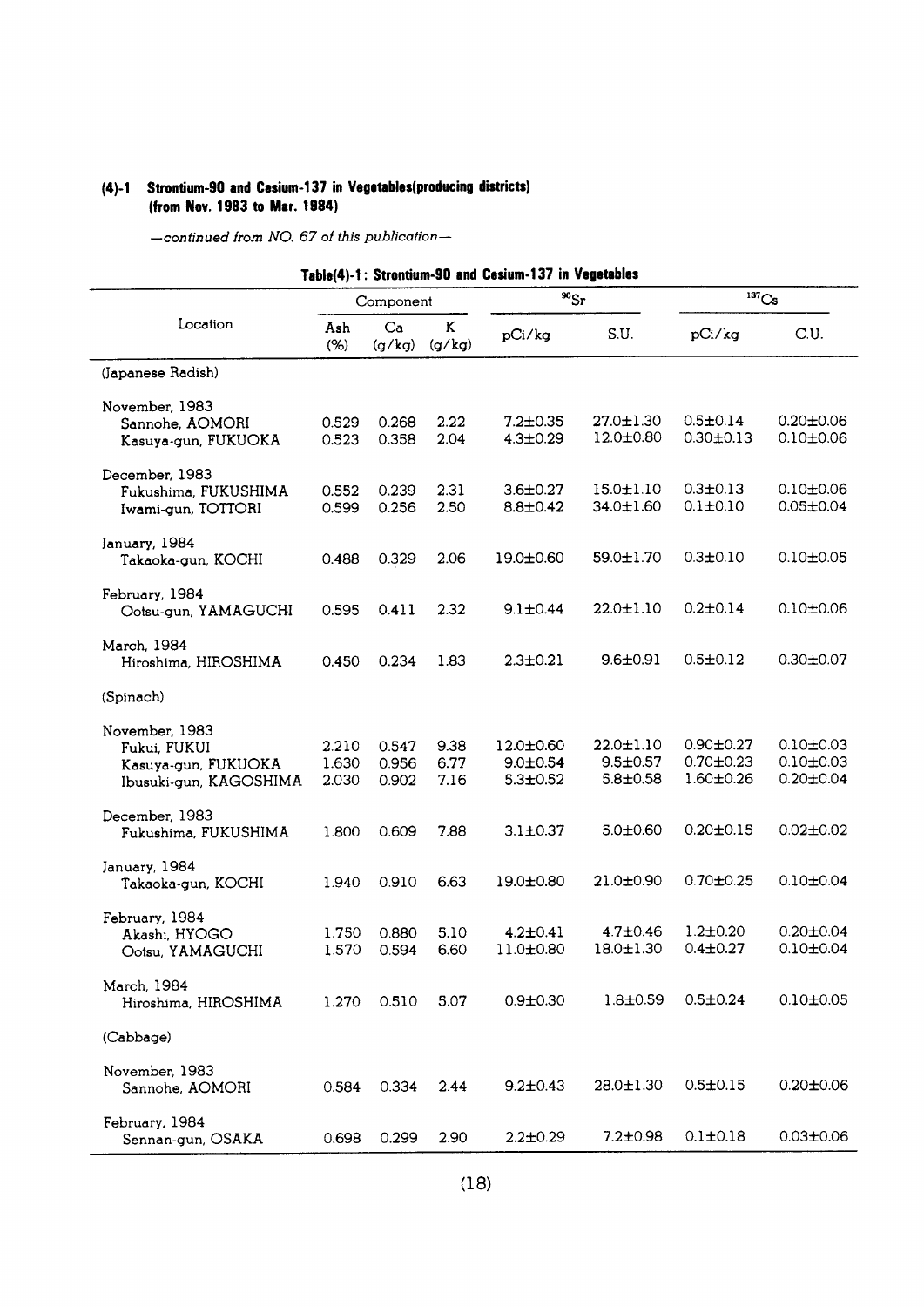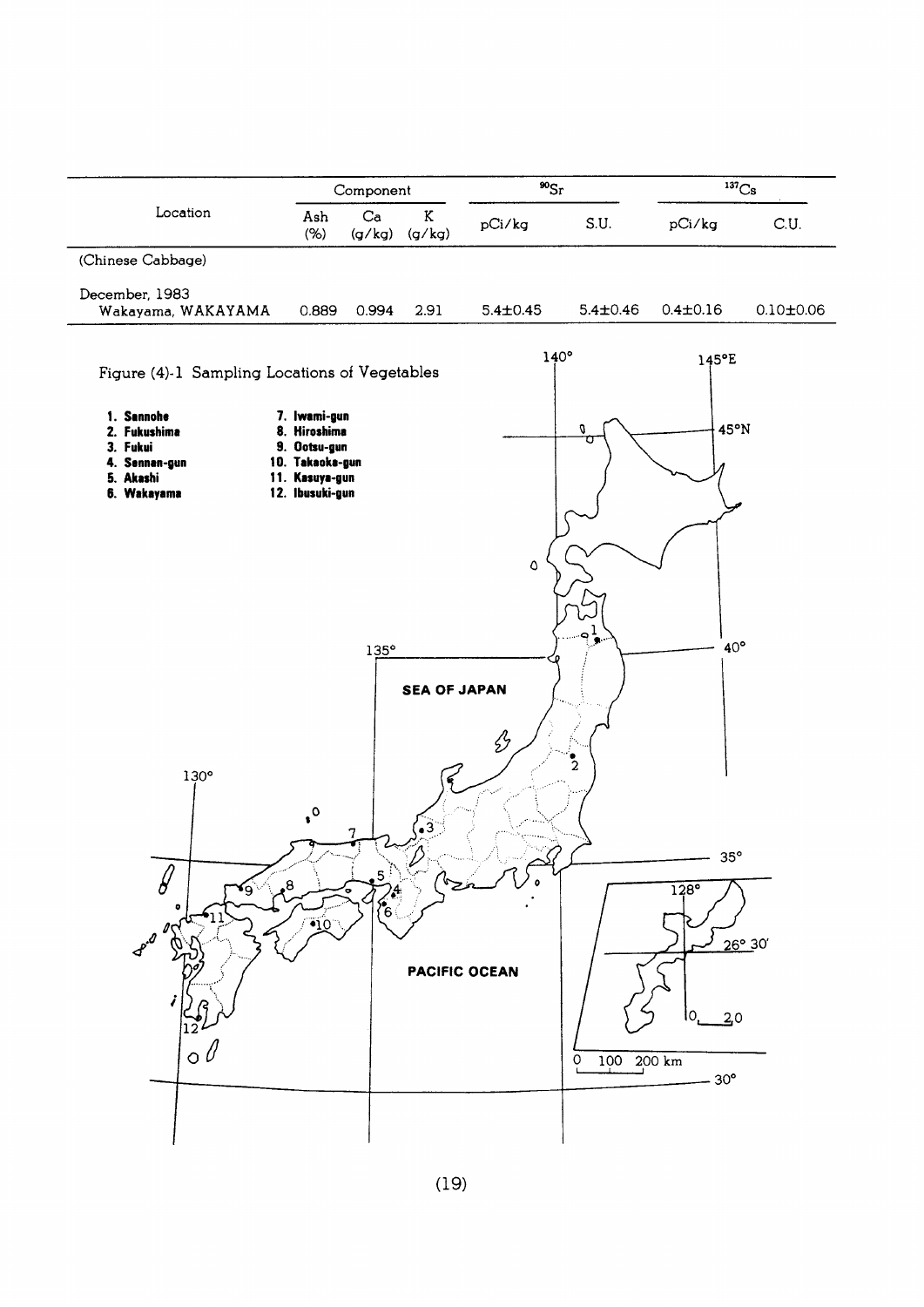#### (4)-2 Strontium-90 and Cesium-137 in Vegetables(consuming districts) (from Nov. 1983 to Feb. 1984)

| Table(4)-2: Strontium-90 and Cesium-137 in Vegetables |             |              |             |                |                |                     |                 |
|-------------------------------------------------------|-------------|--------------|-------------|----------------|----------------|---------------------|-----------------|
|                                                       | Component   |              |             |                | $^{90}Sr$      | $\mathrm{^{137}Cs}$ |                 |
| Location                                              | Ash<br>(% ) | Ca<br>(g/kg) | K<br>(g/kg) | pCi/kg         | S.U.           | pCi/kg              | C.U.            |
| (Japanese radish)                                     |             |              |             |                |                |                     |                 |
| December, 1983<br>Nakagami-gun, OKINAWA               | 0.721       | 0.264        | 2.65        | $2.8 \pm 0.34$ | $11.0 \pm 1.3$ | $0.00 \pm 0.10$     | $0.00 \pm 0.04$ |
| January, 1984<br>Nagasaki, NAGASAKI                   | 0.517       | 0.302        | 2.10        | $6.9 \pm 0.36$ | $23.0 \pm 1.2$ | $0.30 \pm 0.13$     | $0.10 + 0.06$   |
| February, 1984<br>Yokohama, KANAGAWA                  | 0.378       | 0.233        | 1.43        | $1.1 \pm 0.18$ | $4.9 \pm 0.79$ | $0.40 \pm 0.13$     | $0.30 + 0.09$   |
| (Spinach)                                             |             |              |             |                |                |                     |                 |
| November, 1983<br>Osaka, OSAKA                        | 2.430       | 0.680        | 10.50       | $2.4 + 0.36$   | $3.6 \pm 0.53$ | $0.50 \pm 0.29$     | $0.10 + 0.03$   |
| December, 1983<br>Nakagami-gun, OKINAWA               | 1.580       | 0.614        | 6.14        | $1.5 + 0.30$   | $2.4 \pm 0.49$ | $0.00 \pm 0.11$     | $0.00 + 0.02$   |
| January, 1984<br>Nagasaki, NAGASAKI                   | 1.900       | 0.631        | 7.91        | $0.8 + 0.29$   | $1.3 \pm 0.47$ | $0.20 \pm 0.25$     | $0.03 + 0.03$   |
| February, 1984<br>Yokohama, KANAGAWA                  | 1.620       | 0.460        | 6.78        | $4.1 \pm 0.39$ | $9.0 \pm 0.84$ | $0.40 \pm 0.16$     | $0.10 + 0.02$   |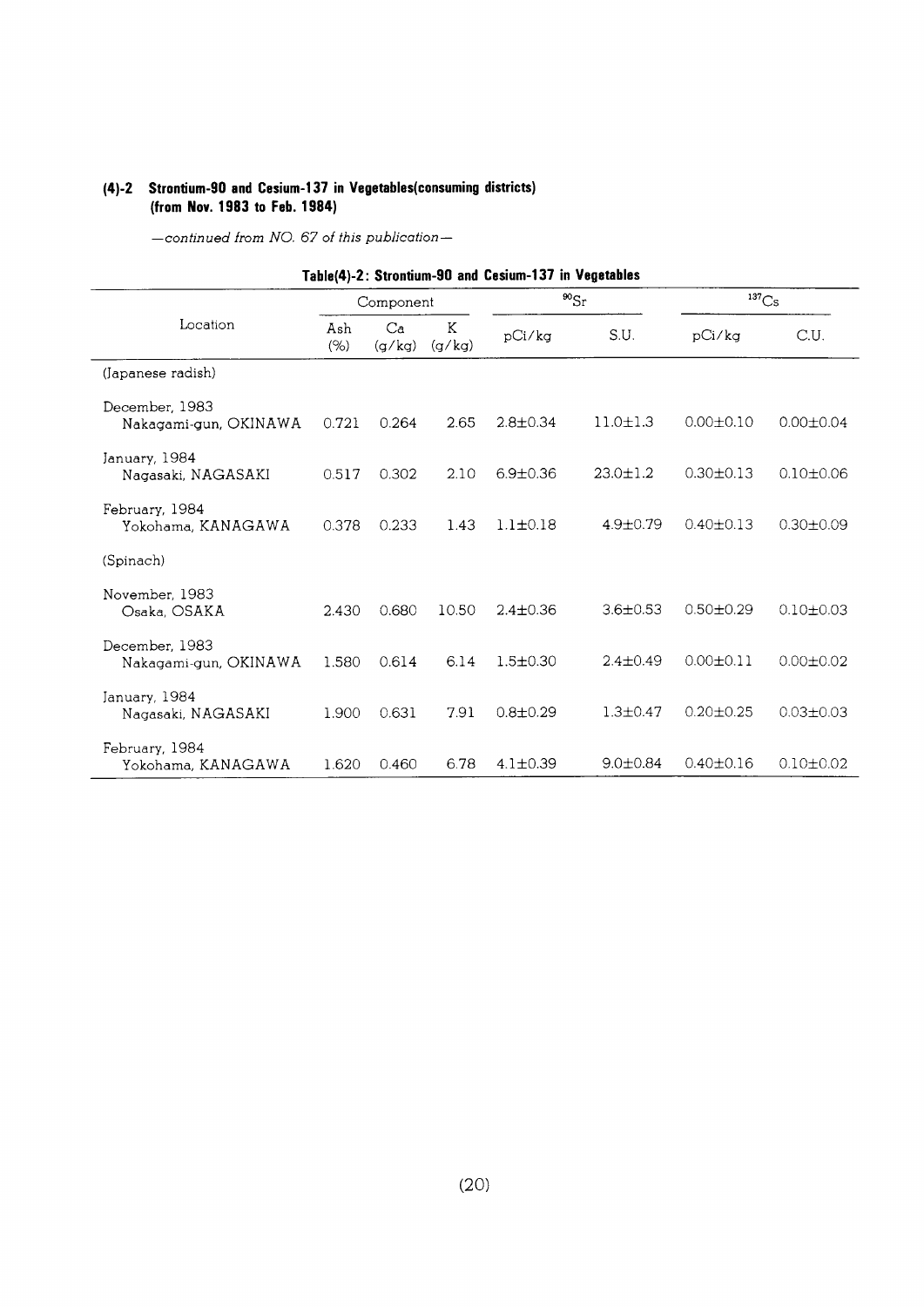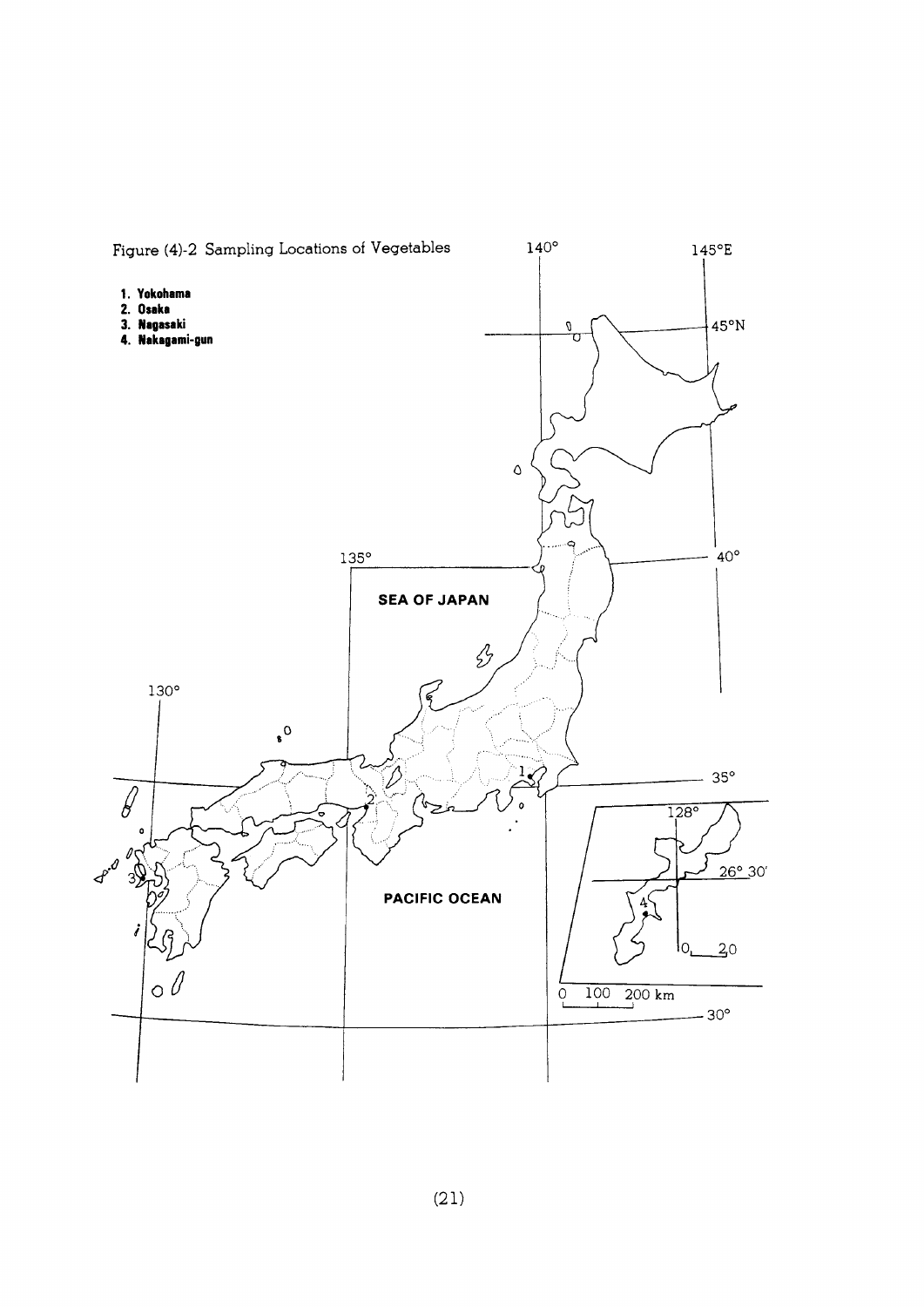## (5) Strontium-90 and Cesium-137 in Tea(Japanese tea)

-continued from NO. 67 of this publication-

|                         | Component  |              |             | $^{90}$ Sr  |                | $137$ Cs        |                |
|-------------------------|------------|--------------|-------------|-------------|----------------|-----------------|----------------|
| Location                | Ash<br>(%) | Ca<br>(g/kg) | K<br>(g/kg) | pCi/kg      | S.U.           | pCi/ka          | C.U.           |
| June, 1984              |            |              |             |             |                |                 |                |
| Iwata, SHIZUOKA         | 5.10       | 3.05         | 19.8        | $33\pm2.6$  | $11.0 \pm 0.8$ | $11.0 \pm 1.40$ | $0.5 \pm 0.07$ |
| Tagata-gun, SHIZUOKA    | 5.18       | 4.62         | 15.9        | $81 + 3.8$  | $18.0 \pm 0.8$ | $16.0 \pm 1.60$ | $1.0 + 0.10$   |
| Uji, KYOTO              | 5.20       | 2.63         | 18.9        | $52\pm3.0$  | $20.0 \pm 1.2$ | $4.6 \pm 0.96$  | $0.2 \pm 0.05$ |
| Yosa-gun, KYOTO         | 4.97       | 4.01         | 14.3        | $88 + 3.7$  | $22.0 \pm 0.9$ | $26.0 \pm 1.80$ | $1.8 \pm 0.13$ |
| Tsuruda-mati, KAGOSHIMA | 5.33       | 2.65         | 20.2        | $28\pm 2.7$ | $10.0 \pm 1.0$ | $39.0 \pm 2.40$ | $1.9 \pm 0.12$ |
| Kawabe-gun, KAGOSHIMA   | 5.15       | 2.48         | 20.5        | 26±2.4      | $11.0 \pm 1.0$ | $99.0 \pm 3.60$ | $4.8 \pm 0.18$ |

#### Tahle(5): Strontium-90 and Cesium-137 in Tea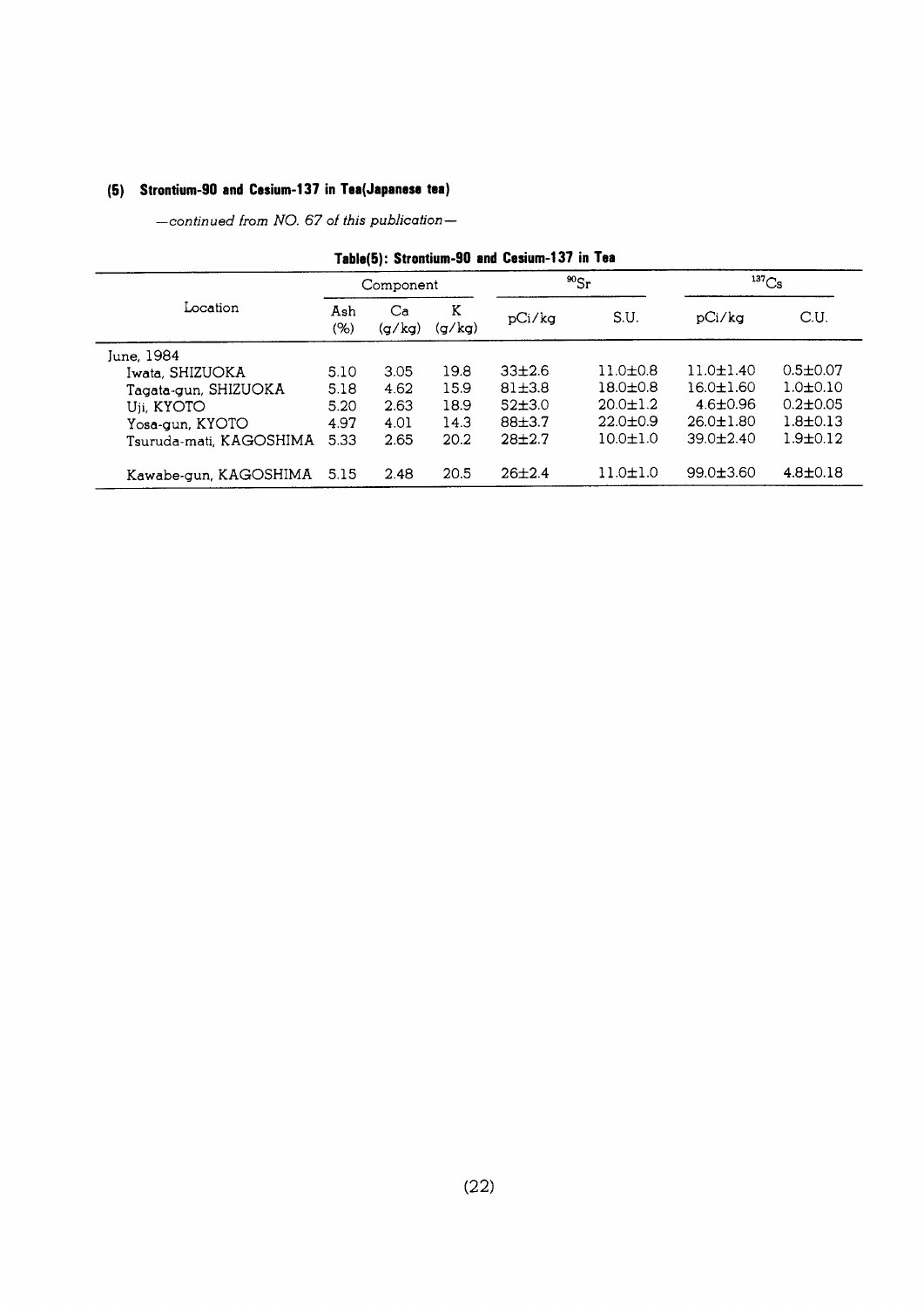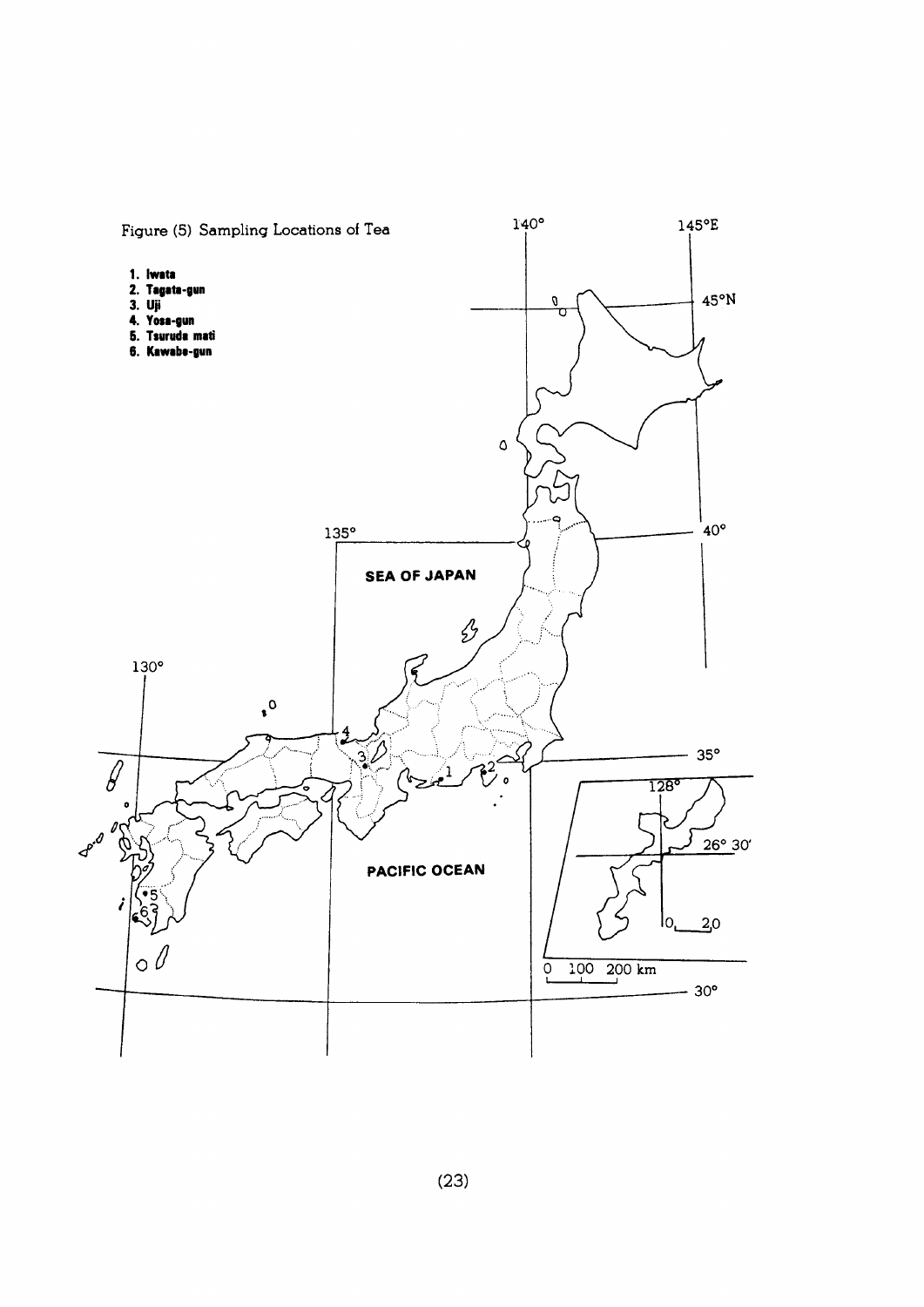#### (6) Strontium-90 and Cesium-137 in Sea fish (from Nov. 1983 to June. 1984)

|                                                                        |            |              |                   | Table(6) Strontium-90 and Cesium-137 in Sea fish |                |                     |                |
|------------------------------------------------------------------------|------------|--------------|-------------------|--------------------------------------------------|----------------|---------------------|----------------|
|                                                                        |            | Component    |                   |                                                  | $^{90}Sr$      | $^{137}\mathrm{Cs}$ |                |
| Location                                                               | Ash<br>(%) | Ca<br>(g/kg) | $\rm K$<br>(g/kg) | pCi/kg                                           | S.U.           | pCi/kg              | C.U.           |
| (Branchiostegus sp.)<br>December, 1983<br>Nagasaki, NAGASAKI           | 1.220      | 0.979 3.41   |                   | $0.0 + 0.26$                                     | $0.0 \pm 0.27$ | $8.2 \pm 0.52$      | $2.4 \pm 0.15$ |
| (Katsuwonus pelamis)<br>May, 1984<br>Tosa, KOCHI                       | 1.290      |              | 0.162 4.08        | $0.0 \pm 0.33$                                   | $0.0 \pm 2.00$ | 14.0±0.60           | $3.4 \pm 0.14$ |
| (Limanda herzensteini)<br>February, 1984<br>Hiroshima, HIROSHIMA       | 3.510      | 7.31         | 3.49              | $1.0 \pm 0.24$                                   | $0.1 \pm 0.03$ | $3.6 \pm 0.30$      | $1.0 \pm 0.08$ |
| (Sillago sihama)<br>June, 1984<br>Chita-gun, AICHI                     | 3.420      | 9.23         | 3.56              | $0.6 \pm 0.29$                                   | $0.1 + 0.03$   | $3.4 \pm 0.32$      | $0.9 + 0.09$   |
| (Pneumatophorus japonicus)<br>November, 1983<br>Osaka, OSAKA           | 0.978      | 0.137 3.15   |                   | $0.1 \pm 0.23$                                   | $0.0 \pm 1.70$ | $7.0 \pm 0.41$      | $2.2 \pm 0.13$ |
| January, 1984<br>Sakaiminato, TOTTORI                                  | 1.280      |              | 0.892 3.40        | $0.2 \pm 0.21$                                   | $0.2 \pm 0.24$ | $7.5 \pm 0.41$      | $2.2 \pm 0.12$ |
| (Caesio chrysozonus cuvier)<br>December, 1983<br>Nakagami-gun, OKINAWA | 4.330      | 11.400       | 3.97              | $0.9 + 0.26$                                     | $0.1 \pm 0.02$ | $5.6 \pm 0.37$      | $1.4 \pm 0.09$ |
| (Sebastes Inermis)<br>April, 1984<br>Ajisu-mati, YAMAGUCHI             | 5.200      | 11.300 3.64  |                   | $1.0 + 0.25$                                     | $0.1 \pm 0.02$ | $5.9 + 0.41$        | $1.6 \pm 0.11$ |

|               | Sea fish        |                           |  |  |  |  |  |
|---------------|-----------------|---------------------------|--|--|--|--|--|
| Japanese name | English name    | Scientific name           |  |  |  |  |  |
| Amadai        | Tile fish       | Branchiostegus sp.        |  |  |  |  |  |
| Katsuo        | Bonito          | Katsuwonus pelamis        |  |  |  |  |  |
| Karei         | Flatfish        | Limanda herzensteini      |  |  |  |  |  |
| Kiss          | Sillago         | Sillago sihama            |  |  |  |  |  |
| Saba          | Common mackerel | Pneumatophorus japonicus  |  |  |  |  |  |
| Takasago      | Takasago        | Caesio chrysozonus cuvier |  |  |  |  |  |
| Mebaru        | Black Rochfish  | Sebastes Inermis          |  |  |  |  |  |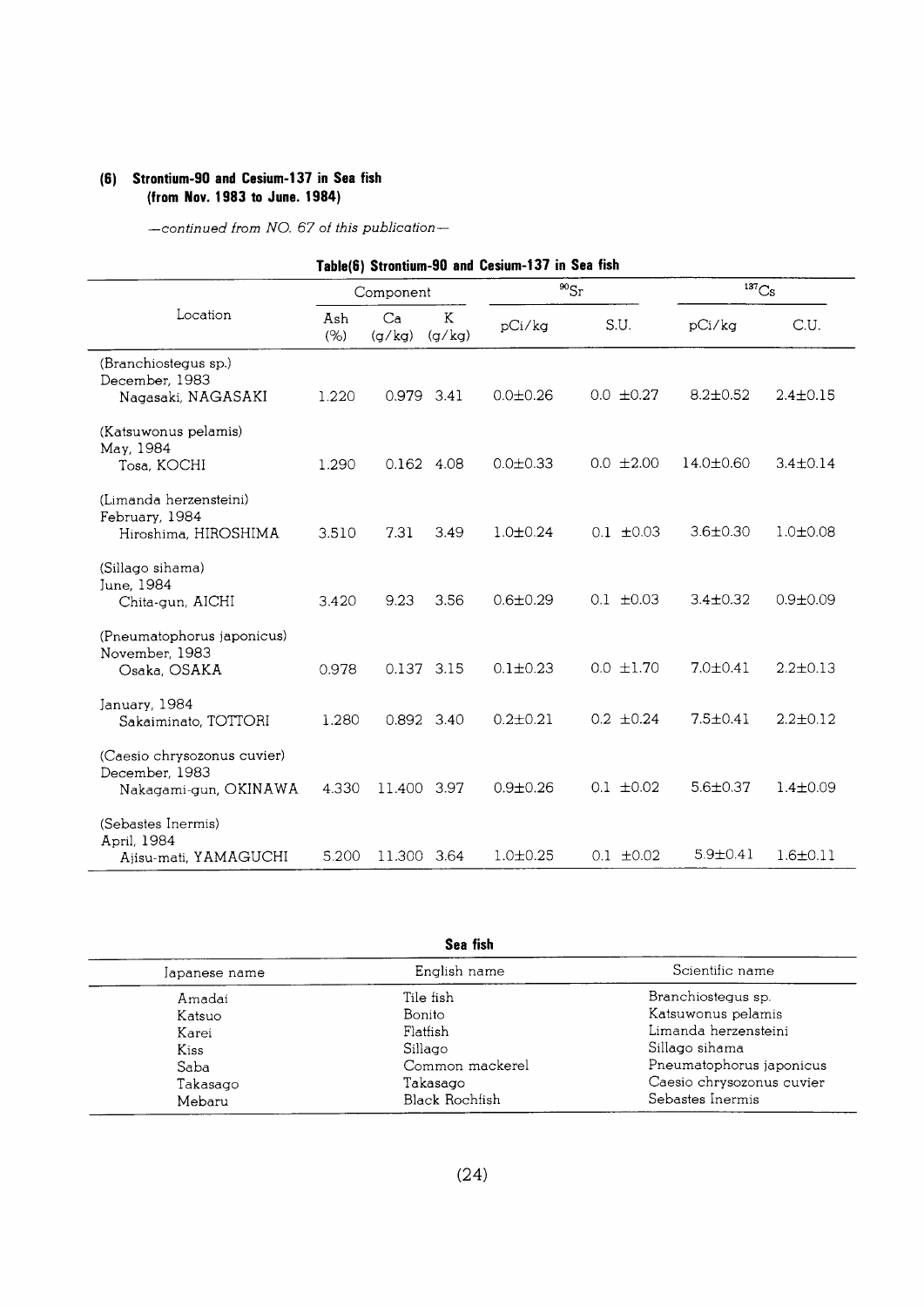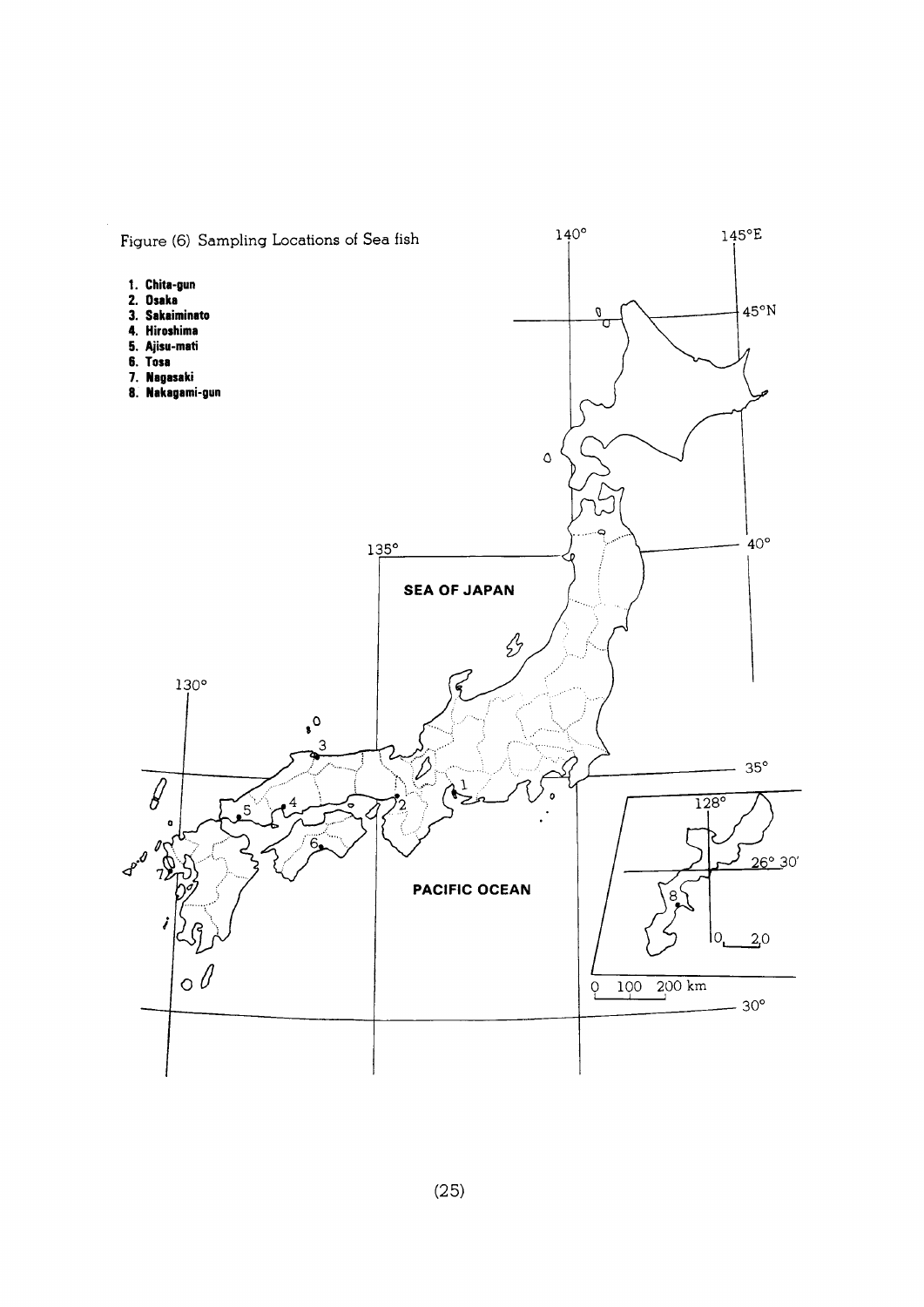#### (7) Strontium-90 and Cesium-137 in Shellfish (from Feb. 1984 to Jul. 1984)

| Table(7): Strontium-90 and Cesium-137 in Shellfish          |             |              |             |                |                   |                |                |
|-------------------------------------------------------------|-------------|--------------|-------------|----------------|-------------------|----------------|----------------|
|                                                             | Component   |              | $^{90}Sr$   |                | 137 <sub>Cs</sub> |                |                |
| Location                                                    | Ash<br>(% ) | Ca<br>(q/kq) | K<br>(g/kg) | pCi/kg         | S.U.              | pCi/kg         | C.U.           |
| (Saxidomuspurpuratus)<br>June, 1984<br>Chita-gun, AICHI     | 1.55        | 0.346        | 2.28        | $0.0 + 0.39$   | $0.0 \pm 1.10$    | $0.8 \pm 0.32$ | $0.4 \pm 0.14$ |
| (Ostrea gigas)<br>February, 1984<br>Hiroshima, HIROSHIMA    | 1.70        | 0.843        | 2.34        | $0.5 \pm 0.47$ | $0.6 + 0.55$      | $1.2 \pm 0.34$ | $0.5 \pm 0.15$ |
| (Gomphina melanaegis)<br>July, 1984<br>Shonaihama, YAMAGATA | 1.00        | 0.819        | 1.62        | $0.0 + 0.57$   | $0.0 + 0.69$      | $0.7 + 0.37$   | $0.4 \pm 0.23$ |
| (Turbo cornutus)<br>May, 1984<br>Ryotsu, NIIGATA            | 2.36        | 0.750        | 2.39        | $0.0 \pm 0.94$ | $0.0 \pm 1.30$    | $0.9 \pm 0.56$ | $0.4 \pm 0.24$ |

| Japanese name | English name | Scientific name     |  |
|---------------|--------------|---------------------|--|
| Ohasari       |              | Saxidomuspurpuratus |  |
| Kaki          | Ovster       | Ostrea gigas        |  |
| Kodamagai     | Aclam        | Gomphina melanaegis |  |
| Sazae         | Wreath shell | Turbo cornutus      |  |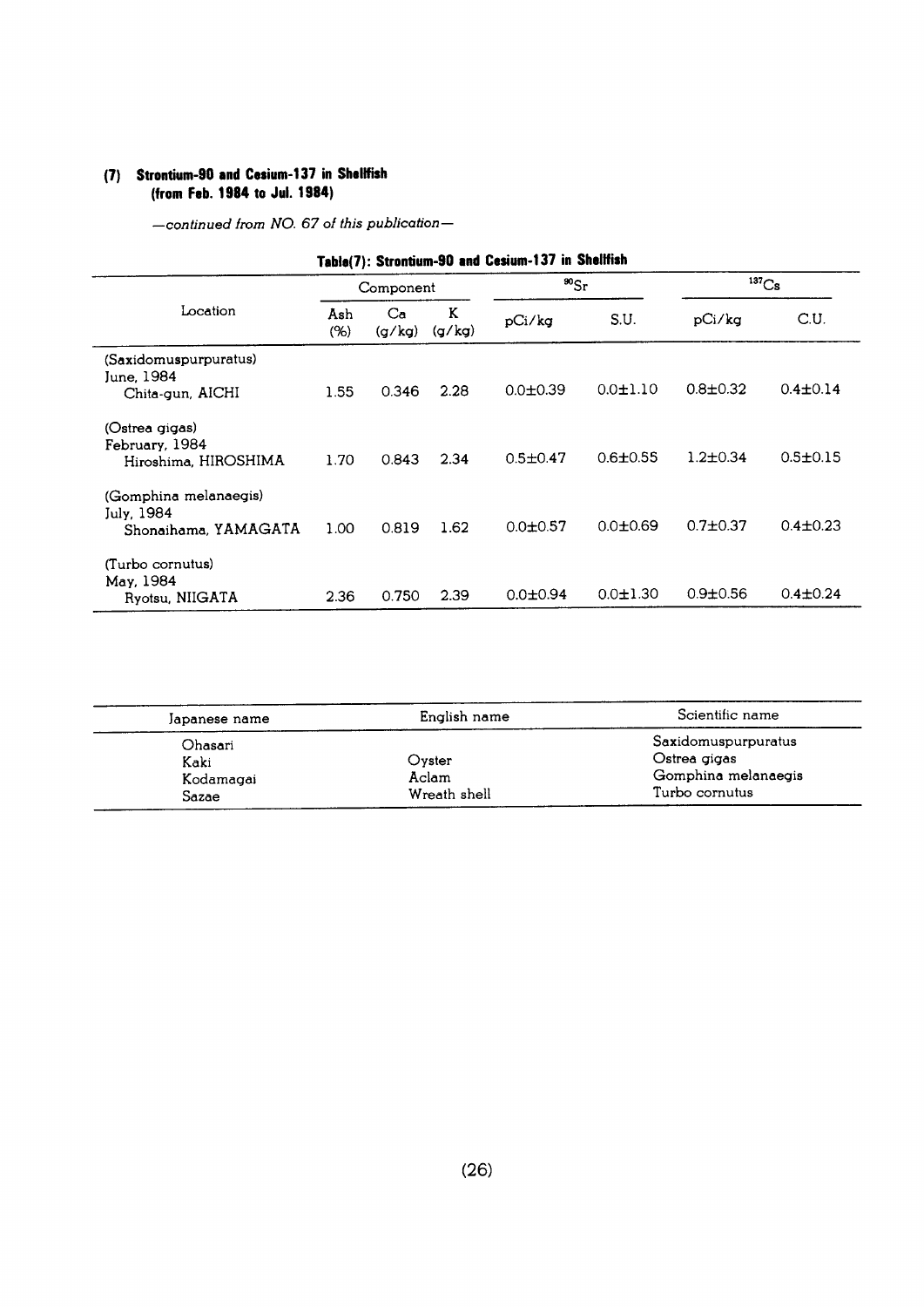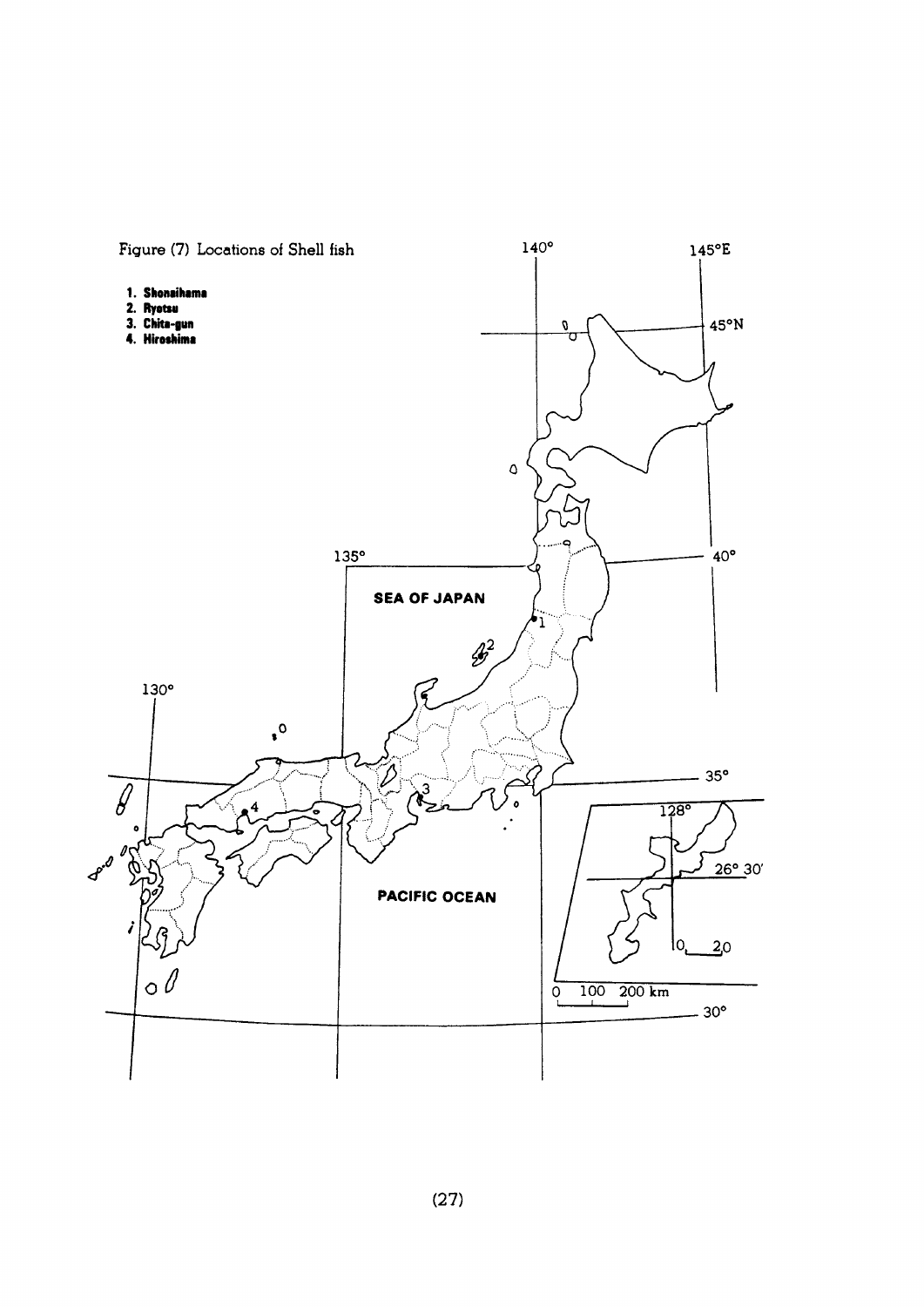#### (8) Strontium-90 and Cesium-137 in Seaweeds (from Feb. 1984 to Jun. 1984)

-continued from NO. 67 of this publication-

## Table(8): Strontium-90 and Cesium-137 in Seaweeds

|                                         | Component   |              | $^{90}Sr$   |                | $^{137}Cs$     |                |                |
|-----------------------------------------|-------------|--------------|-------------|----------------|----------------|----------------|----------------|
| Location                                | Ash<br>(% ) | Ca<br>(g/kg) | K<br>(g/kg) | pCi/kg         | S.U.           | pCi/ka         | C.U.           |
| (Undaria pinnatifida)<br>February, 1984 |             |              |             |                |                |                |                |
| Chita-gun, AICHI                        | 1.72        | 0.522        | 5.26        | $0.9 \pm 0.23$ | $1.8 \pm 0.45$ | $0.6 \pm 0.16$ | $0.1 \pm 0.03$ |
| Hiroshima, HIROSHIMA                    | 1.71        | 0.462        | 3.31        | $0.9 \pm 0.25$ | $1.9 \pm 0.54$ | $0.9 \pm 0.19$ | $0.3 \pm 0.06$ |
| Shimabara, NAGASAKI                     | 2.18        | 0.730        | 6.73        | $1.2 \pm 0.28$ | $1.6 \pm 0.38$ | $0.9 \pm 0.19$ | $0.1 \pm 0.03$ |
| April, 1984<br>Hakui-gun, ISHIKAWA      | 1.66        | 0.809        | 3.98        | $1.4 \pm 0.28$ | $1.8 + 0.35$   | $0.9 + 0.18$   | $0.2 \pm 0.05$ |
| May, 1984<br>Ryotsu, NIIGATA            | 3.72        | 1.19         | 6.79        | $1.0 \pm 0.40$ | $0.8 \pm 0.34$ | $1.6 \pm 0.23$ | $0.2 \pm 0.03$ |
| June, 1984<br>Sakata, YAMAGATA          | 1.22        | 0.987        | 2.17        | $1.4 \pm 0.27$ | $1.5 \pm 0.27$ | $0.5 \pm 0.16$ | $0.2 \pm 0.07$ |

| Japanese name | English name   | Scientific name     |
|---------------|----------------|---------------------|
| Wakame        | Wakame seaweed | Undaria pinnatifida |